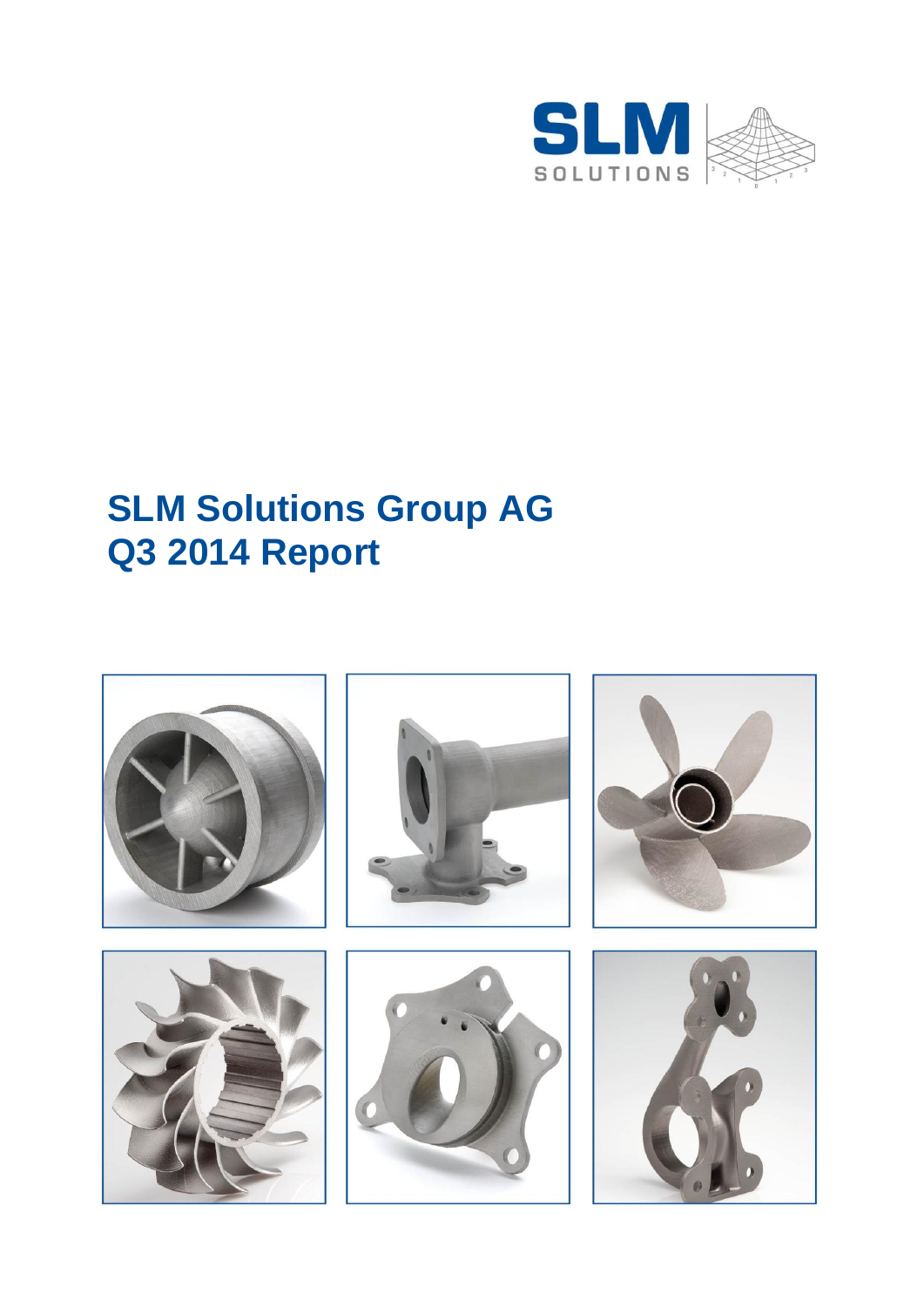# **Highlights**

|                         |             |               |               | Change               |
|-------------------------|-------------|---------------|---------------|----------------------|
|                         | Unit        | 9M 2014       | 9M 2013       | (in% or<br>% points) |
| Revenue                 | <b>TEUR</b> | 18,842        | 12,789        | $+47.3$              |
| Total output            | <b>TEUR</b> | 22,202        | 14,131        | $+57.1$              |
| Cost of materials       | <b>TEUR</b> | 12,311        | 7,370         | $+67.1$              |
| Cost of materials ratio |             |               |               |                      |
| (as % of total output)  | %           | 55.45         | 52.16         | $+3.3$               |
| Personnel costs         | <b>TEUR</b> | $5,836*$      | 3,373         | $+73.0$              |
| Personnel cost ratio    |             |               |               |                      |
| (as% of total output)   | %           | $26.29*$      | 23.87         | $+2.4$               |
| Adjusted EBITDA         | <b>TEUR</b> | 785           | 591           | $+32.8$              |
| Adjusted EBITDA margin  |             |               |               |                      |
| (as % of total output)  | %           | 4.17          | 4.63          | $-0.5$               |
| Consolidated net result | <b>TEUR</b> | $-7,456$      | $-957$        |                      |
| Earnings per share**    | <b>EUR</b>  | $-0.42$       | $-0.06$       |                      |
| New order intake        | Number of   |               |               |                      |
|                         | machines    | 36            | 14            | $+157.1$             |
| Machines sold           | Number of   |               |               |                      |
|                         | machines    | 27            | 16            | $+68.8$              |
|                         |             |               |               |                      |
|                         |             |               |               | Change               |
|                         |             |               |               | (in % or             |
|                         |             | Sep. 30, 2014 | Sep. 30, 2013 | % points)            |
| Non-current assets      | <b>TEUR</b> | 21,398        | 20,780        | $+3.0$               |
| Current assets          | <b>TEUR</b> | 85,293        | 11,587        | $+636.1$             |
| Equity ratio            | %           | 89.53         | 42.93         | $+46.6$              |
| <b>Total assets</b>     | <b>TEUR</b> | 106,691       | 32,367        | $+229.6$             |
|                         |             |               |               |                      |

\* First nine months of 2014 adjusted for one-off expenses of IPO bonus of TEUR 5,650.

\*\* Relating to 17,980,867 shares, undiluted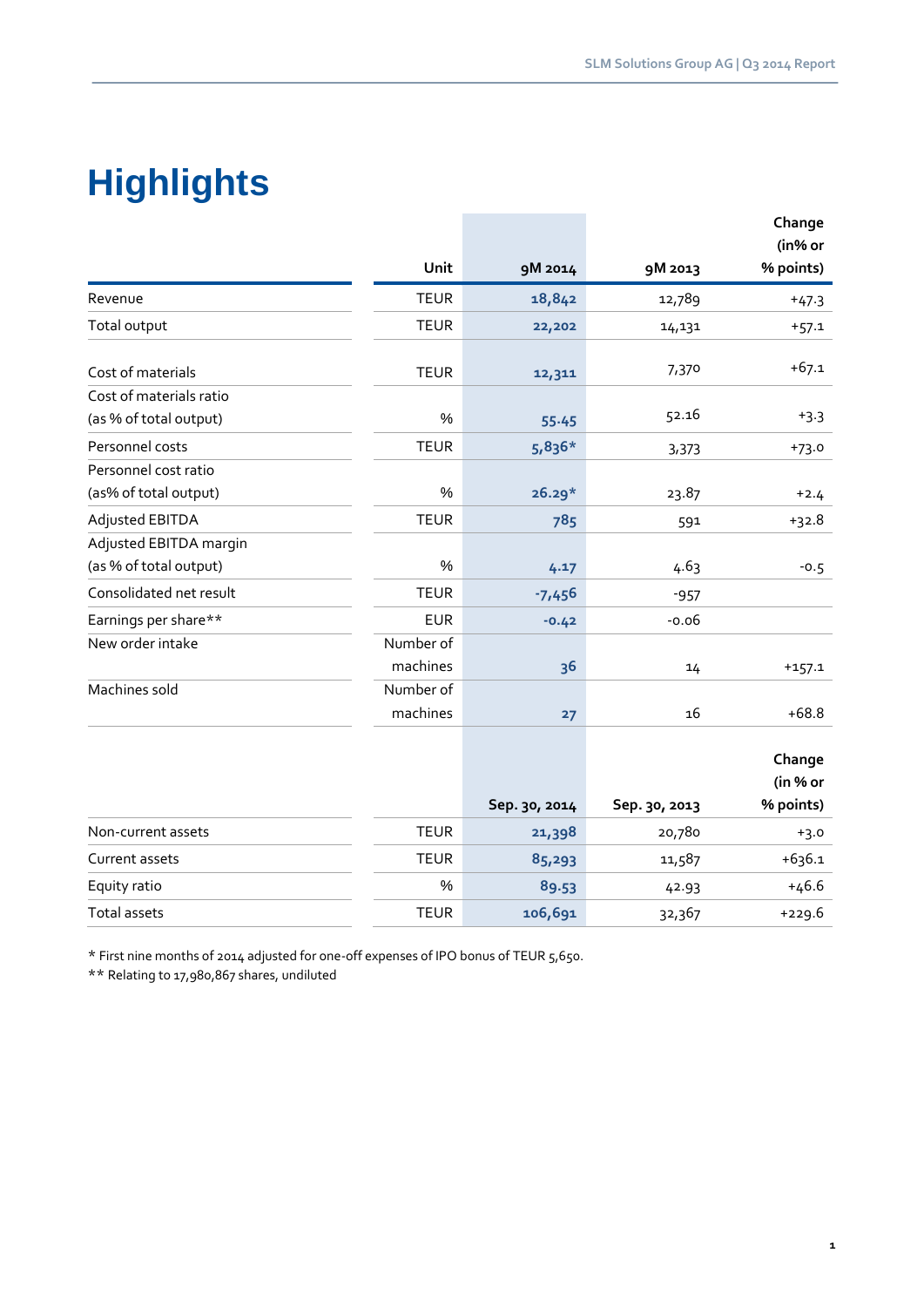# **Contents**

| <b>Letter from the Management Board</b>                    | 3  |
|------------------------------------------------------------|----|
| <b>The SLM Solutions share</b>                             | 4  |
| Group interim management report                            | 6  |
| Basis of the Group                                         | 6  |
| Economic report                                            | 7  |
| Events after the balance sheet date                        | 11 |
| Opportunities and risks                                    | 11 |
| Outlook                                                    | 11 |
| <b>Consolidated interim financial statements and notes</b> | 12 |
| Consolidated income statement                              | 13 |
| Consolidated statement of comprehensive income             | 15 |
| Consolidated balance sheet                                 | 17 |
| Consolidated cash flow statement                           | 19 |
| Consolidated statement of changes in equity                | 21 |
| Notes to the consolidated financial statements             | 22 |
|                                                            |    |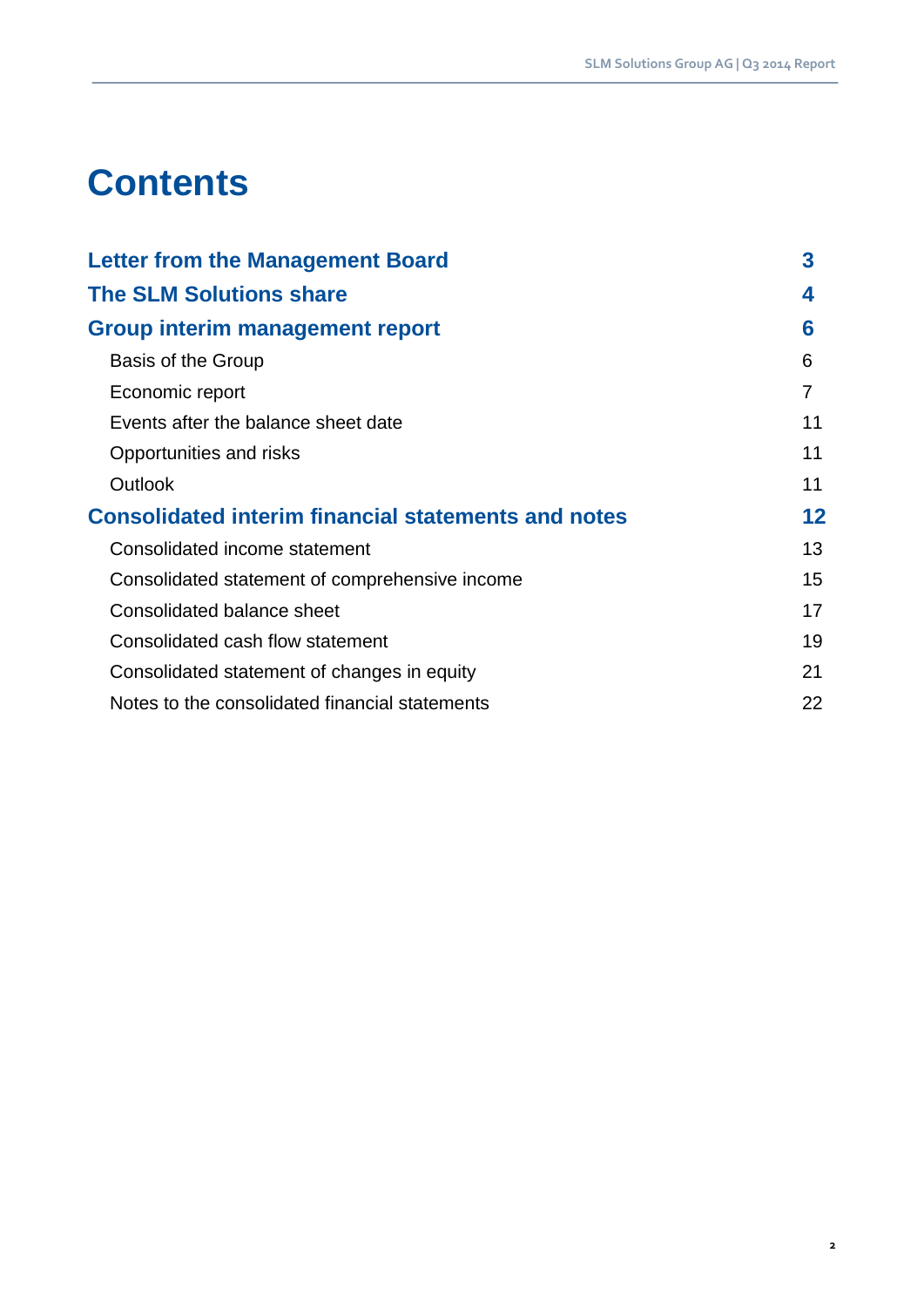# **Letter from the Management Board**

Dear shareholders, customers, business partners and colleagues,

#### Ladies and gentlemen,

SLM is growing – and in the third quarter of 2014, we continued to add to our new order intake. Moreover: we are growing faster – compared with 14 orders in the first nine months of 2013, in the same period this year we have already received 36 orders for machines. In addition, our customers' ordering patterns are changing to our advantage: while exclusively individual machines were ordered in the comparable period of 2013, five customers have already placed orders for multiple machines during the first nine months of 2014 – in order to deploy them in industrial production environments for direct part manufacturing. And our revenue is on a positive trend: we turned over EUR 18.8 million during the first nine months of 2014 – representing 47.3% growth compared with the previous year's EUR 12.8 million. In terms of total output, too, with EUR 22.2 million after the first nine months of 2014, we are already at the previous year's level – this too representing a further strong indicator of our growth!

At the time of our IPO, we announced that we aim to grow through three initiatives over the coming years: firstly, we wish to further extend our technology leadership through a focus on research and development; secondly, we aim to further expand our international sales and service network; and thirdly, we intend to play a greater role in the consumables business (metallic powders). We have come a considerable way with this strategy during the first nine months of the current year – quite apart from our operating successes.

The market for metal-based 3D printing is currently crossing a decisive inflection point. Major industrial customers are making a transition to deploying our selective laser melting systems for industrial series production. This trend signifies a major opportunity for us. Which is why we are focusing on our core business with laser melting systems – a technology that has the potential to revolutionise industrial manufacturing.

And we have undertaken various ventures during the past months to retain our leading position: in May, we launched a cooperation venture with Singapore's Nanyang Technical University (NTU), and opened our own local office, which allows us to be situated closer to our customers on the Asian markets, and to drive ahead decisively with our basic research. We have also intensified our sales activities at our American subsidiary. In our Rapid Prototyping (RP) segment, we will focus on selling consumables in the immediate future.

Already at the end of July, we expanded our Management Board team to include Henner Schöneborn. He has known our company for more than two decades, and is now driving our research and development ahead as Management Board member with responsibility for the areas of "Corporate Development and Innovation". Since October 1, 2014, Andreas Frahm, an expert in international service and sales, has comprised a further member of our Management Board team. As Managing Director of our operating subsidiary SLM Solutions GmbH, Mr. Frahm is responsible for our international sales, marketing and service activities.

In order to continue our operating successes, we have our ear to the market and network within our sector – including, f.e., at the TCT Live 2014, which was held in Birmingham, UK, between September 30 and October 2, 2014. At the end of October, we were also present with a stand at AIRTEC in Frankfurt, Germany. These important sector trade fairs enable us to play a significant role in helping to structure metal-based 3D printing developments. At the end of November, we will present ourselves to the specialist public and interested investors at EuroMold, which is being held at the same time as the Frankfurt Stock Exchange's German Equity Capital Forum – also in Frankfurt.

Our company owes its existence to its staff, and their knowhow and commitment. We aim to further expand SLM Solutions' strength, thereby continuing to grow successfully. We are on track – and we will utilise the proceeds from the IPO consistently for our growth strategy over the coming months and years. I would like to thank our shareholders, customers, business partners and colleagues for the trust and confidence that they have invested in us, and I look forward to continuing this course together with you.

Lübeck, November 2014

M. Redd-

Dr. Markus Rechlin (CEO)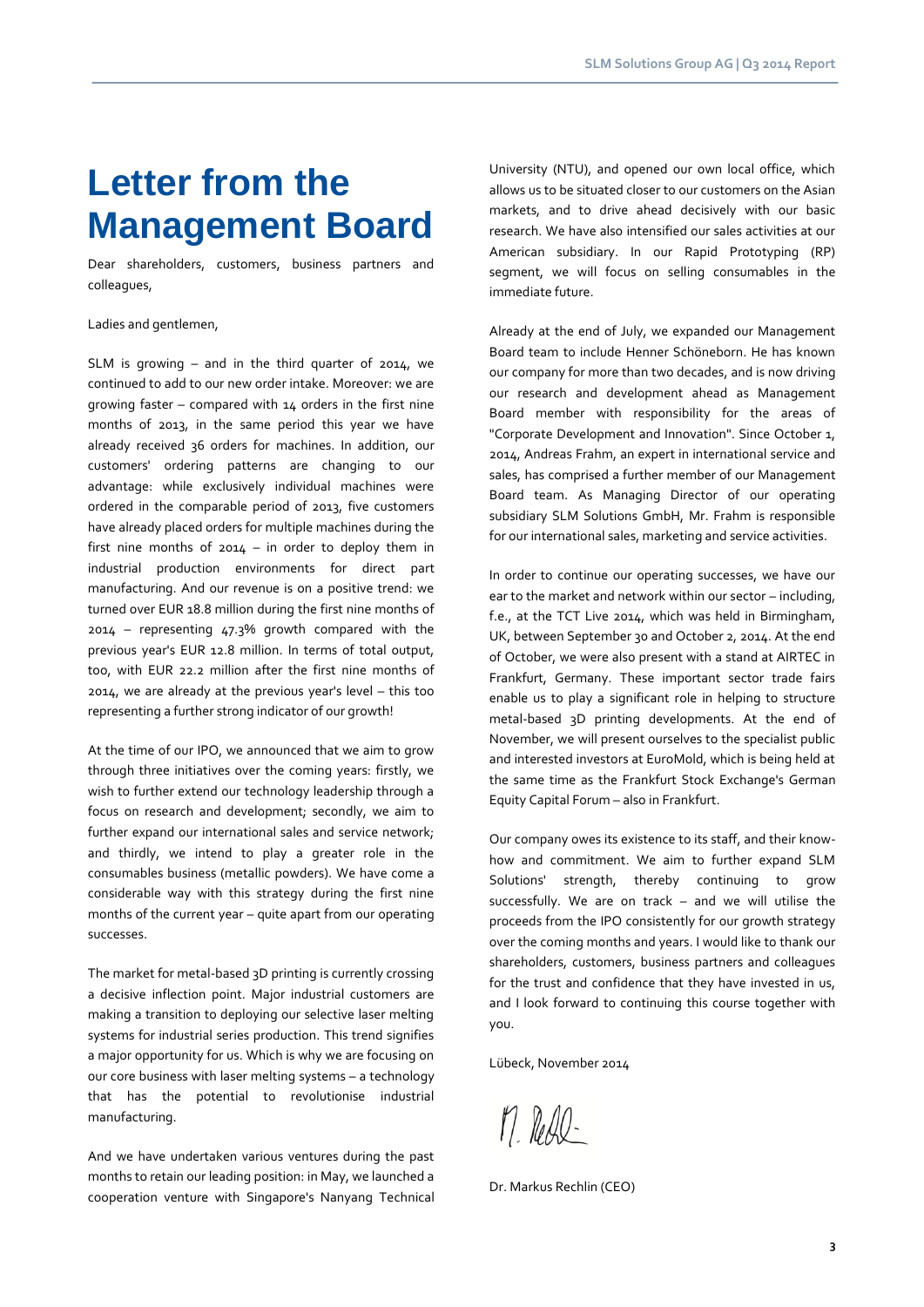# **The SLM Solutions share**

On May 9, 2014, SLM Solutions Group AG successfully realised its IPO on the Regulated Market (Prime Standard) of the Frankfurt Stock Exchange, and consequently entered into intensive dialogue with the capital market.

CFO Uwe Bögershausen is the first **point of contact** within the company for capital-providers, investors and analysts. The Investor Relations area of the website [www.slm](http://www.slm-solutions.com/)[solutions.com](http://www.slm-solutions.com/) provides further information that is constantly updated. An electronic distribution list provides all interested parties directly with important corporate news. The focus is on transparency and topicality in this context.

BHF-BANK and Deutsche Bank act as **designated sponsors** to the company. The development of our company and the performance of our share is covered long-term by **analysts** from both of these institutions, as well as by Credit Suisse, equinet Bank, Commerzbank and CANACCORD Genuity. At the time of this report's publication, most of these analysts were recommending the share as a "buy".

**Trading in the share** started on May 9 at an opening price of EUR 18.20, slightly above the EUR 18.00 placement price. The first closing price at May 9 was EUR 18.04. The share has since performed well, rising by 7.0% to EUR 19.30 as of November 14, 2014, which corresponds to a market capitalisation of EUR 347 million on the basis of 17,980,867 shares traded. The stock outperformed the TecDAX (price index), which only grew by 0.5 % during this period until November 14. The average number of the company's shares traded per day on Xetra amounted to 37,701 during this period.

After the successful placement of parts of the existing shareholders' shares as part of the IPO, a **free float** of 55.83% (10,039,226 shares) was reached. This ensures a broadly diversified shareholder structure that, in turn, comprises an important precondition for liquid trading in the stock, and boosts its attractiveness to investors.

At the same time, key individuals of the company are also committed anchor shareholders: company founder Hans Ihde, Chairman of the Supervisory Board of the company, and majority shareholder of SLM shareholder Ceresio GmbH, and new Management Board member Henner Schöneborn, who has worked for SLM Solutions and its predecessor companies since 1993, together hold a voting rights interest of 27.30% (4,909,587 shares) through a pooling agreement, and pursue their interests jointly (status as of November 14, 2014).

The interest held by former majority owner, Parcom Deutschland I GmbH & Co. KG, a fund that is advised by DPE Deutsche Private Equity GmbH in Munich, amounted to 16.22% (2,917,282 shares) on November 14.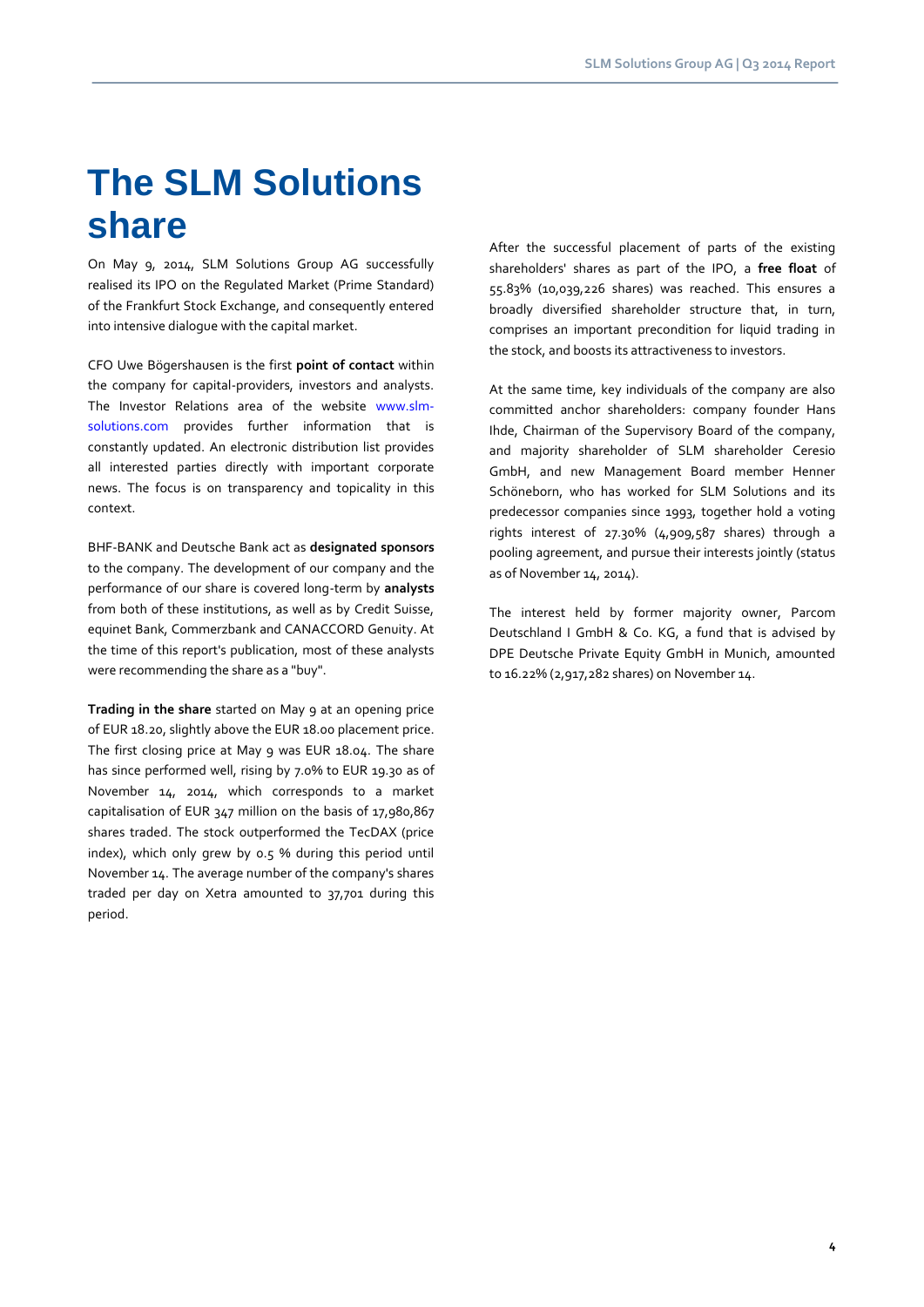## *Key share data*

(As of: November 14, 2014)

| <b>ISIN</b>                                 | DE000A111338                                   |
|---------------------------------------------|------------------------------------------------|
| German Securities Identification Code (WKN) | A <sub>11133</sub>                             |
| Ticker symbol                               | AM <sub>3</sub> D                              |
| Sector                                      | Industry                                       |
| Trading segment                             | Regulated Market (Prime Standard)              |
| Stock exchange                              | Frankfurt Stock Exchange                       |
| Initial listing                             | May 9, 2014                                    |
| Placing price in EUR                        | 18.00                                          |
| Closing price in EUR on November 14, 2014   | 19.30                                          |
| Number of shares                            | 17,980,867 ordinary no par value bearer shares |





## *Shareholder structure (as of: November 14, 2014)*



\* Pooling agreement: joint pursuit of interests pursuant to Section 22 (2) of the German Securities Trading Act (WpHG)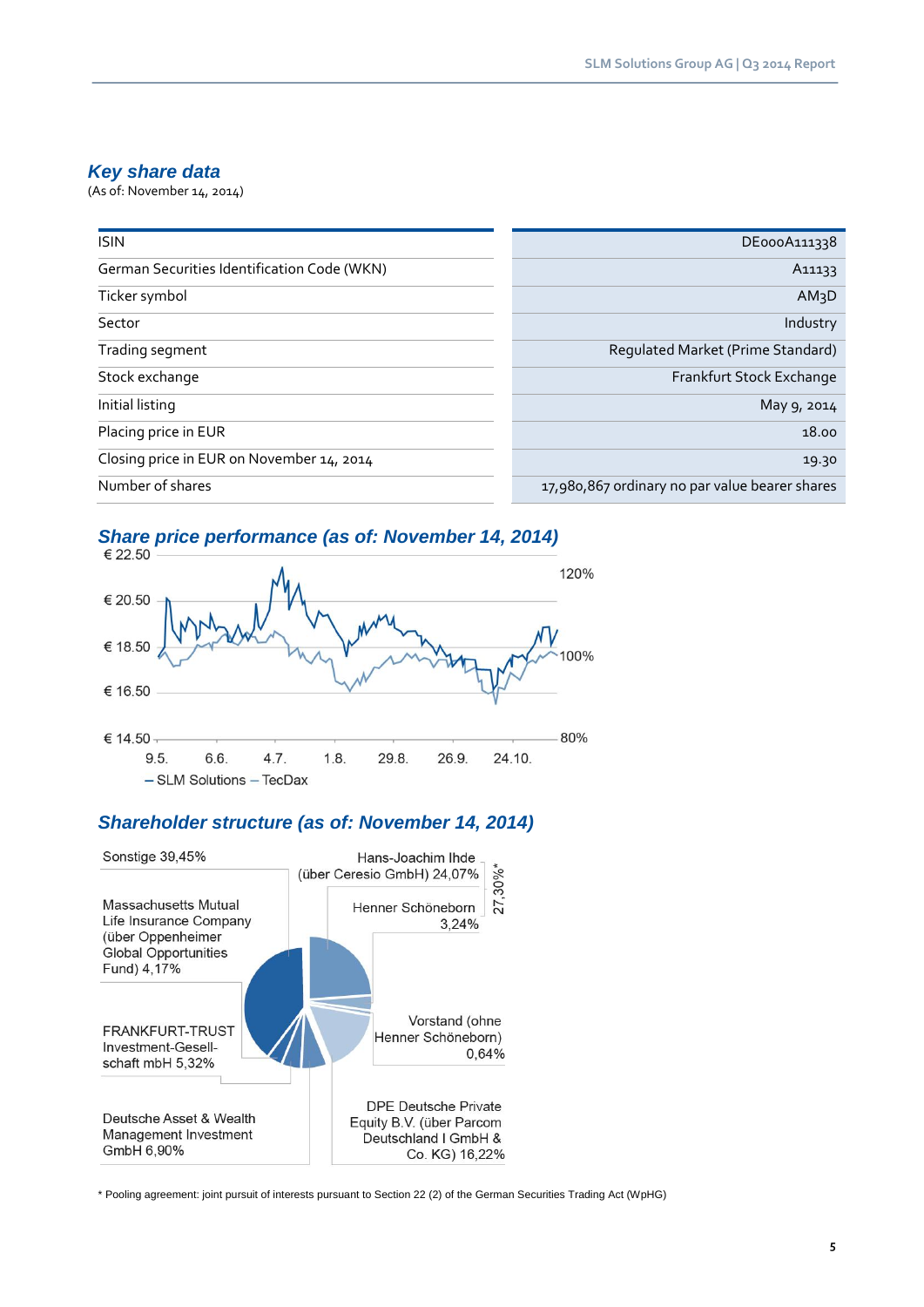# **Group interim management report**

## **Basis of the Group**

#### *Business model*

SLM Solutions Group AG, headquartered in Lübeck, Germany, is a leading provider of **metal-based additive manufacturing technology** ("3D printing technology"). Our business is split into two segments. Our main business is aggregated within our **SLM ("selective laser melting") segment** – in other words, the assembly, marketing and sale of metal-based additive manufacturing systems that deploy our selective laser melting technology. Our services also include the sale of accessories, as well as other services such as machine maintenance. Our **RP ("rapid prototyping") segment**, which now represents a smaller business area for us, comprises our traditional business with vacuum casting systems and metal casting systems. We also offer a large number of consumables for various applications. Compared with the SLM segment, this area meanwhile possesses a subordinate and further reducing significance.

Our **product range** in our SLM segment currently comprises three systems – the SLM  $125^{HL}$ , the SLM  $280^{HL}$  and the SLM 500<sup>HL</sup> – which are differentiated according to the size of construction chamber and the number of lasers employed. These systems enable the direct production of highly complex metal components from a large number of source materials such as aluminium, titanium, tool steel and stainless steel. Our systems can process any type of meltable alloy. The process starts with a computergenerated 3D model of the object to be manufactured, which is melted in layers by using laser beams in a metallic powder bed. Components manufactured in this way meet the highest quality standards in terms of stability, surface structure and biocompatibility, and are increasingly suitable for deployment in industrial production environments.

One of the **benefits of additive manufacturing** is its lower level of material consumption compared with conventional manufacturing methods. This approach also creates a new type of freedom in product design that focuses on the desired functionalities of the component. Additive

manufacturing is thereby particularly appropriate for series production of complex components, as complexity in this context no longer represents a cost factor compared with conventional production methods. The quality leadership of SLM Solutions products is being supplemented to an increasing extent by time gains in production as the result of deploying multi-laser technology. This allows manufacturing processes in industrial production such as precision milling to be increasingly replaced by laser melting.

**Customers** for our metal-based additive production systems are active in very different types of industrial areas, including aerospace, the energy sector, healthcare, and automotive manufacturing. Along with Germany, SLM Solutions' main **target markets** comprise Europe, North America and, to an increasing extent, Asia.

## *Targets and strategy*

We pursue a growth strategy based on **three pillars**. We regularly define and evaluate interim targets for each pillar:

- Firstly, we intend to continue to place a particular focus on **research and development**. For this reason, we are constantly working on optimising our portfolio of intellectual property rights. We regard investments in further developing our technology as a decisive factor for long-term corporate growth and to bolster our competitive position.
- Secondly, we aim to further expand our **international sales and service network**. We are also strengthening our local presence with showrooms and demonstration machines, as well as customer training sessions, and we are improving our brand recognition.
- Thirdly, we intend to be more present in the **consumables business** (metal powders). We plan to enter into a strategic partnership with a metal powder manufacturer in the medium term to this end, or alternatively to realise an acquisition.

The funds that we raised from the capital increase as part of our IPO are being applied in equal proportions to these three strategic areas, and also serve to strengthen the company's working capital.

## *Management system*

As part of the internal controlling system, the Management Board of SLM Solutions Group AG is informed at regular intervals about **internal key performance indicators**. Above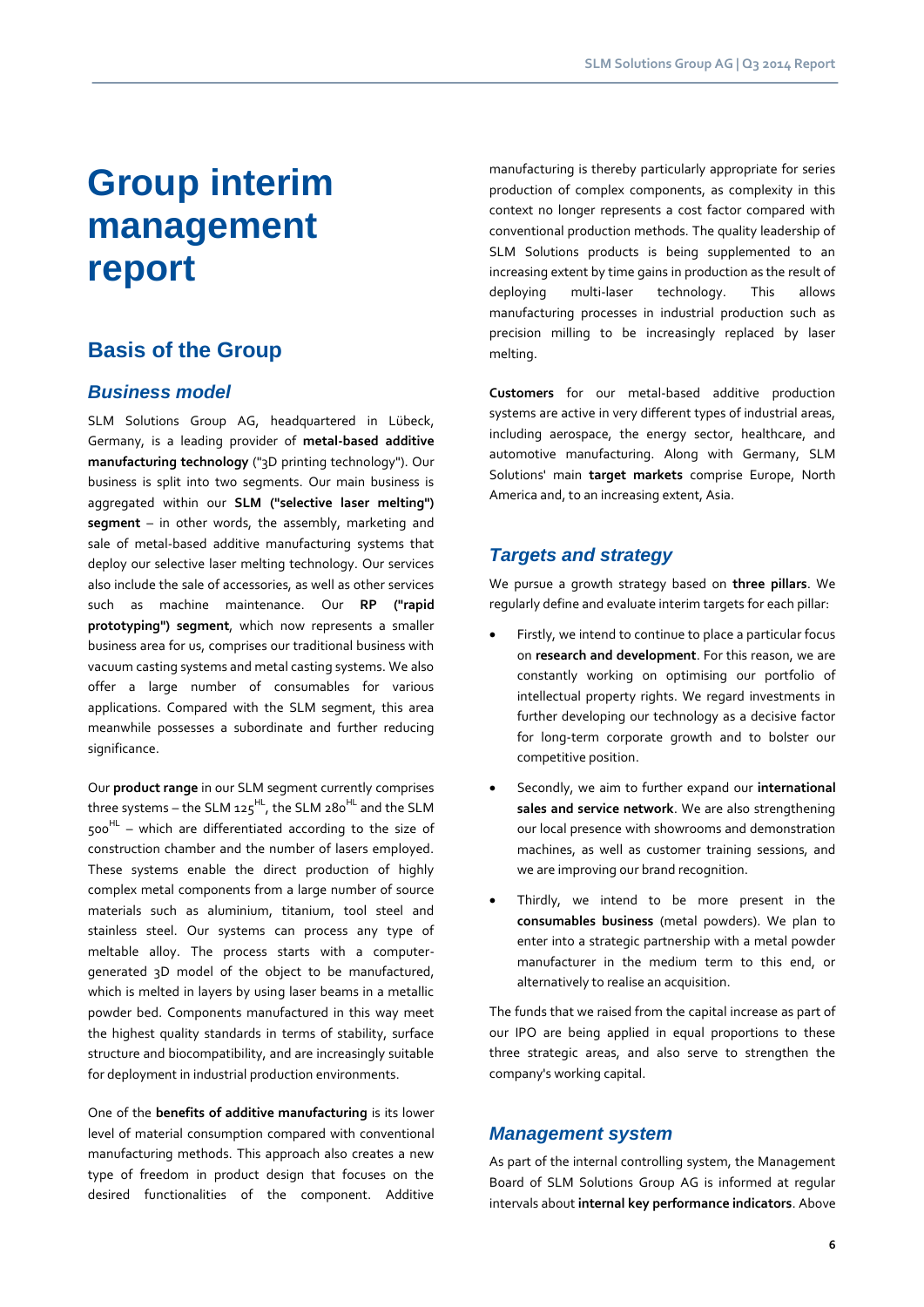and beyond this, we identify the following key indicators as central value and growth drivers for our company, and report on them at regular intervals:

- For us, the company's **sales growth** is the decisive key indicator to assess the extent to which the company's growth potential is being exploited.
- For us, as a young growth company, earnings before interest, tax, depreciation and amortisation adjusted for the one-off expenses primarily in the context of the IPO (**adjusted EBITDA**) provide the best indicator of profitability. In addition, this key indicator excludes national particularities relating to tax legislation and our selected financing structure, making it easier to compare our company with the international peer group.
- Moreover, two aspects need to be taken into account when assessing our quarterly revenue and earnings figures: firstly, shipments can be delayed beyond the quarterly reporting date – frequently by customer request – which is why the **new order intake** that we report is a more suitable indicator than the number of machines sold or the revenue recognised. Secondly, our business is subject to seasonal fluctuations that are typical of our sector: a significant proportion of our new order intake is generally achieved during the fourth quarter of the year, while the first quarter is traditionally the weakest quarter of the year.

### *Research and development*

Research and development forms a significant component of the business success of SLM Solutions. Further market potentials in the industrial manufacturing area are being tapped increasingly by progress made with the multi-laser technology that we utilise. The company has a portfolio of intellectual property rights, including patents for selective laser melting technology and the hull-core imaging process. As a pioneer of the groundbreaking technology of selective laser melting, we benefit from cooperation ventures with universities and research institutions, some of which are supported by public-sector funds. In Singapore, SLM Solutions has been conducting basic research for our technology in cooperation with Nanyang Technical University (NTU) since September 1, 2014. Our investments in research and development will on the areas of installation space expansion, process improvement, materials research, the resilience and reliability of our selective laser melting

systems, further improvements to build rates, and software development.

Our research and development department currently comprises 24 employees. A total of 34 projects are being worked on.

## **Economic report**

## *Macroeconomic situation in target markets*

The leading German economic research institutions expect that the **global economy** will report moderate expansion over the full course of 2014. In particular, they see a continuation of the upturn in the USA. The Eurozone economy might not recover momentum until during the course of 2015, however. The growth tempo in emerging economies lies ahead of that of advanced economies, although it is somewhat weak on a long-term comparison (source: Joint Forecast Project Group, Autumn 2014). German gross domestic product (GDP) in the third quarter 2014 grew slightly compared with the previous quarter (growth of 0.1 percent), although it was up by 1.2 percent year-on-year (source: German Federal Statistical Office on November 14, 2014).

In October 2014, the International Monetary Fund implemented a further revision to its forecasts for the full 2014 year due to geopolitical risks, and now expects global GDP growth of just 3.3 percent year-on-year. The forecast for the **USA** was upgraded to 2.2 percent, downgraded to 0.8 percent the Eurozone, and reduced to 1.4 percent for Germany (source: IMF World Economic Outlook, October 2014).

## *Market for metal-based 3D printing*

SLM Solutions operates in a very attractive global growth market for additive manufacturing processes ("3D printing"). Experts at Wohlers Associates forecast considerable growth for the overall market for 3D printing in their latest 2014 sector report. They estimate that the global market volume will increase from USD 3 billion in 2013 to USD 12.5 billion in 2018, and to above USD 21 billion by 2020 (source: Wohlers Associates, Annual Worldwide Progress Report, July 2014). Although the share of metalbased printing processes was still relatively small at 9 percent in 2012, we identify particularly attractive growth opportunities in this context due to direct component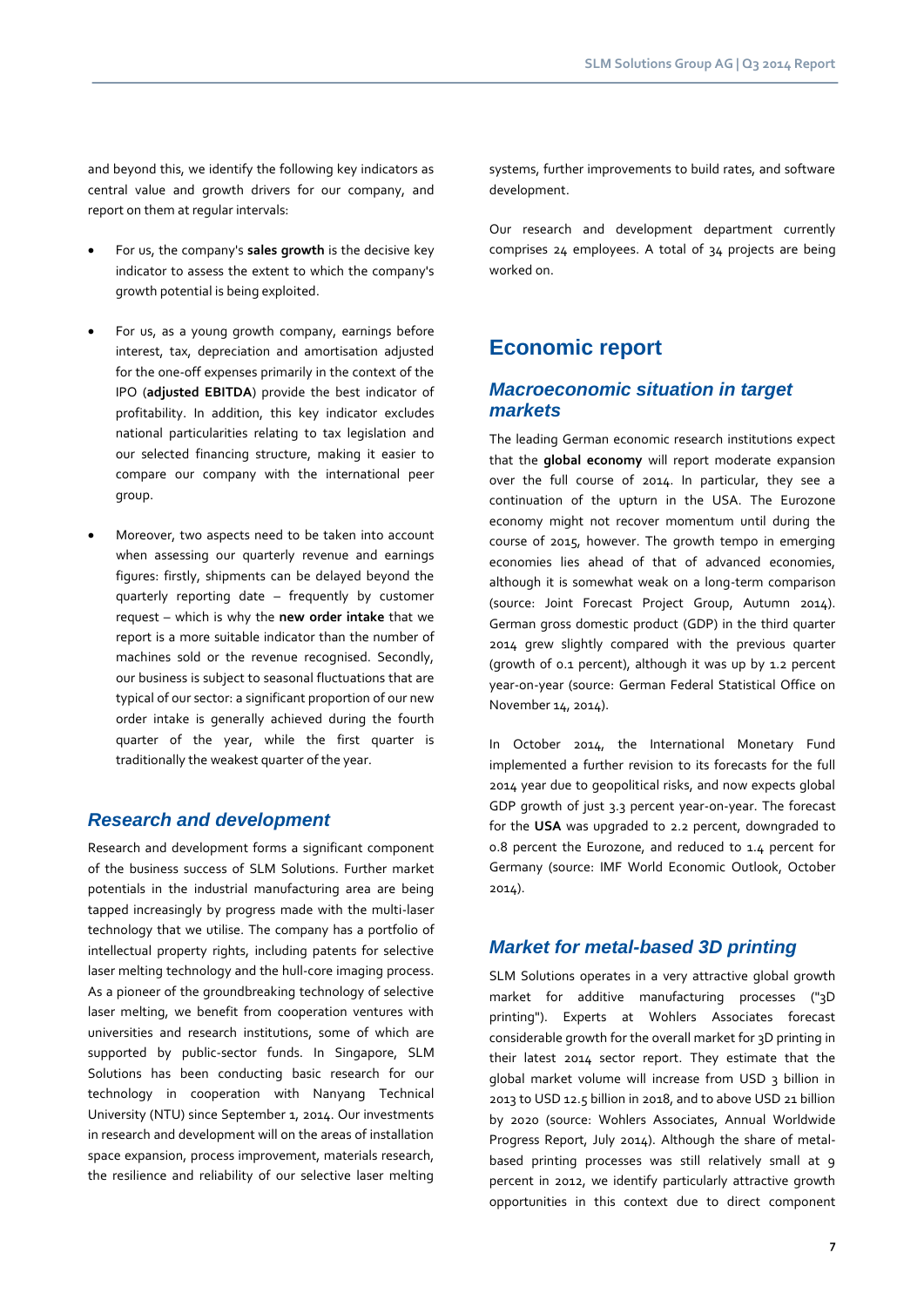manufacturing (source: CODEX Partners, Metal 3D printing market survey, February 2014).

The selective laser melting that SLM Solutions applies ranks among the so-called "powder bed fusion" processes that offer greater precision, surface quality and freedom of design compared with other 3D printing processes, according to strategy consultants Roland Berger (source: Roland Berger, Additive Manufacturing – a game changer for the manufacturing industry?, November 2013). SLM Solutions is of the opinion that the market for metal-based 3D printing is at a turning point, as a growing number of internationally operating industrial companies are transitioning to utilising selective laser melting and other additive manufacturing technologies, not only for prototype production, but increasingly also for the direct manufacturing of components.

### *Business development*

We achieved decisive progress in the implementation of our growth strategy during the first nine months of 2014: SLM Solutions Singapore Pte. Ltd. was founded at our Singapore site on July 2, 2014. This new subsidiary bolsters our company's sales activities in Asia, opening up new markets for us. We also concluded a collaboration agreement with Nanyang Technical University (NTU), for which the Economic Development Board of the citystate is providing financial support. In this context, we now have an efficient platform for further-reaching fundamental research in the materials area, and for further development of our systems technology. The team has been expanded by six staff members, including five engineers for applications, service and research. The number of our staff grew to 137 as of the September 30, 2014 reporting date (September 30, 2013: 79) due to the expansion of our international sales function, and our research and development activities. During the first nine months of 2014, and compared with the prior-year period, our customers were increasingly making a transition to ordering several machines, which has given us an additional growth impulse in terms of new order intake.

During the first nine months of 2014, SLM Solutions was represented at numerous conferences and specialist trade fairs – including in Lübeck, Berlin, Düsseldorf, Ankara, Detroit, Tucson (Arizona), Birmingham (UK), and Frankfurt am Main. We utilise these opportunities to enter into intensive dialogue with sector representatives, customers and interested parties. At the 9th AIRTEC in Frankfurt am Main, a specialist exhibition for aerospace technology with B2B meetings and an international conference that was held

between October 28 and 31, SLM Solutions showcased groundbreaking ways to deploy laser melting technology in industrial manufacturing. Also at the TCT Live 2014, a global business forum for 3D design and 3D manufacturing technologies, we established many interesting contacts, and presented our practice-proven systems technology to an audience of interested specialists.

At the end of November 2014, SLM Solutions will present laser melting technology to interested investors at EuroMold, the specialist 3D printing specialist fair, and at Deutsche Börse's German Equity Forum, both of which are being held at the same time in Frankfurt, and conduct indepth one-on-one meetings.

### *Results of operations*

The figures stated in the text below can include rounding differences.

The results of operations of SLM Solutions Group AG were characterised by strong revenue growth and a very good order book position during the first nine months of 2014. Revenue during the first nine months of 2014 was up by 47.3% to TEUR 18,842 (9M previous year: TEUR 12,789). Most of the revenue was generated in the company's core segment, the SLM segment (SLM = Selective Laser Melting), where revenue growth amounted to 77%. In the RP segment (RP = Rapid Prototyping), revenue fell further, as planned.

**New order intake** more than doubled year-on-year from 14 to 36 machines. These orders include three orders for the SLM 500<sup>HL</sup> flagship product, currently the most productive laser melting system on the market. Compared with the previous 2013 year, when only individual machines were ordered, five customers have already submitted orders for several machines during the first nine months of 2014. This change in ordering behaviour from internationally operating industrial companies is proving to be a driver of sales revenue growth. **Total output** – the sum of sales revenue, inventory changes and other own work capitalised – of TEUR 22,202 was up by 57.1% compared with the previous year's level (9M previous year: TEUR 14,131). This reflects a strong increase in new order intake and the related higher level of finished goods and work in progress of TEUR 2,433 (9M previous year: TEUR 1,219).

Given higher business volumes, the **cost of materials** rose to TEUR 12,311 (9M previous year: TEUR 7,370). The cost of materials ratio (expressed as a percentage of a total output)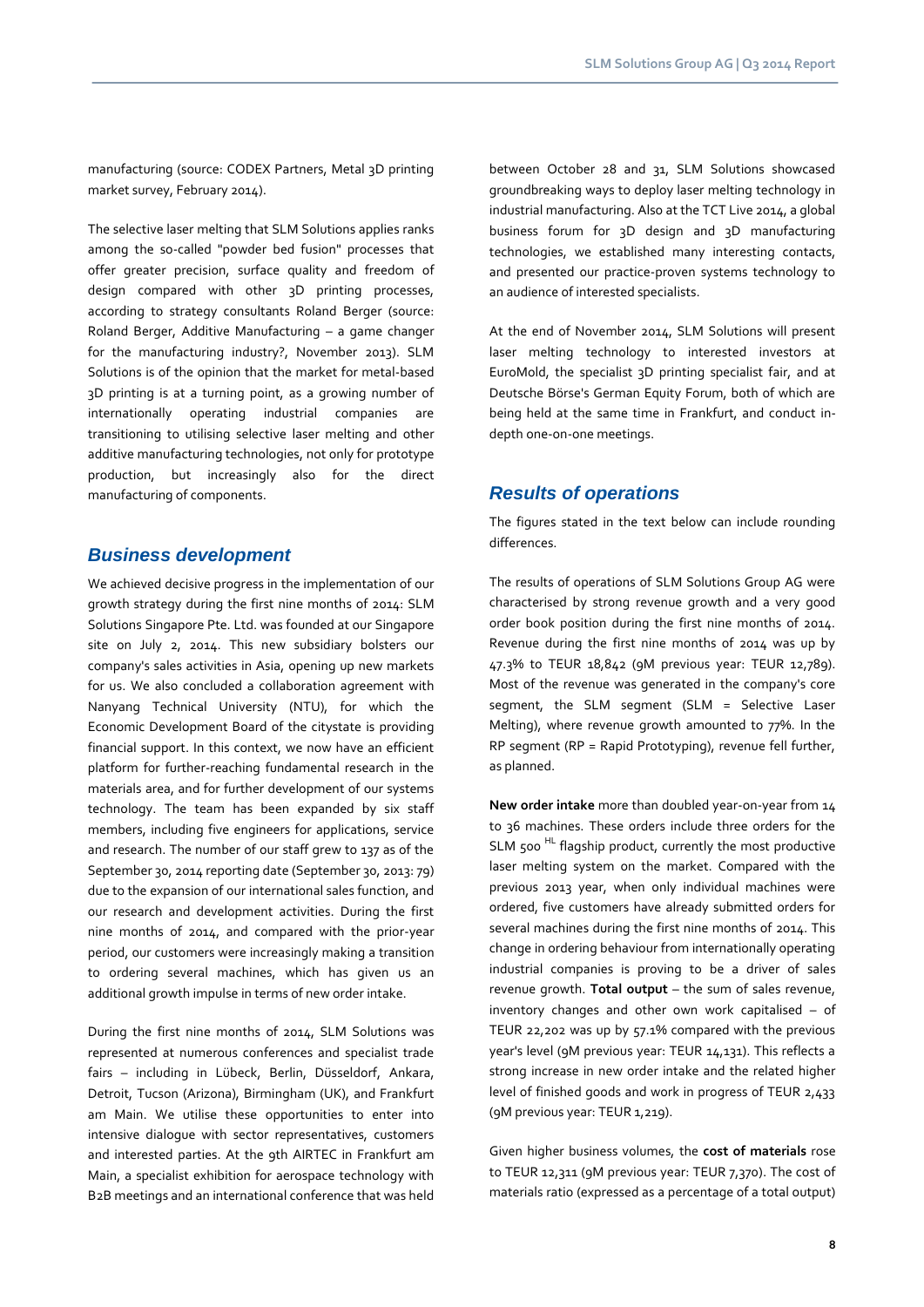increasing by 3.3 percentage points to 55.5 % (9M previous year: 52.2%). This is mainly due to inventory build-up.

A large proportion of the **one-off costs of the IPO** on May 9, 2014 have already been reimbursed to the company by the old shareholders during the first nine months of 2014. Of the total IPO costs of TEUR 12,261, TEUR 3,811 of expenses were also offset directly with additional paid-in capital pursuant to IAS 32 (please also see note 5 to the consolidated financial statements). They had no impact on profit or loss as a consequence. The extraordinary items expensed during the period under review in connection with the IPO amounted to TEUR 8,450, and are composed as follows:

- **One-off expenses** for the IPO (preliminary, auditing and advisory costs, as well as bank fees and insurance cost) of TEUR 2,800 were reported among **other operating expenses**. The proportional compensation of previous shareholders of expenses arising from the IPO amounted to TEUR 1,812 during the first nine months of 2014, and is reported as an additional contribution carried directly to equity (see reimbursement of a total of TEUR 7,461 in the statement of changes in equity on page 21).
- One-off expenses for the **"IPO bonus"** of TEUR 5,650 were reported in accordance with IFRS within **personnel expenses**, although these had already been fully reimbursed to SLM Solutions by the old shareholders. This considerably increased personnel expenses in the period under review, to TEUR 11,486 (9M previous year: TEUR 3,373). The expenses for the IPO bonus were fully reimbursed by the old shareholders, thereby resulting in no net charge for the company. The full compensation of the IPO bonus of TEUR 5,650 is reported as an additional contribution carried directly to equity (see reimbursement totalling TEUR 7,461 in statement of changes in equity on page 21). When adjusted for the IPO bonus, personnel expenses amount to TEUR 5,836, with the adjusted personnel expense ratio (expressed as a percentage of total output) of 26.29% being thereby 2.4 percentage points ahead of the previous year's level (9m previous year: 23.87%). Also to be taken into consideration in this context is the higher **number of employees** of 137 individuals as of the September 30, 2014 reporting date (September 30, 2013: 79), which is attributable to the implementation of the company's growth strategy.

The one-off IPO bonus is attributable to all members of the Management Board of SLM Solutions Group AG and all staff of the SLM Group who started work at the company before January 1, 2013. All of these staff now hold shares in the company.

With the successful conclusion of the IPO, SLM Group employees also participate in the so-called **"retention bonus"** program, a three-year bonus program geared to fostering employee loyalty to the company. Personnel expenses of TEUR 746 were reported for this program in the first nine months of 2014. The calculated net bonus amounts of TEUR 448, which is available to purchase shares, was transferred to additional paid-in capital.

**Other operating expenses** totalled TEUR 7,594 (9M previous year: TEUR 3,252). When adjusted to reflect the one-off expenses for the IPO, the IPO bonus, the retention bonus reported among personnel expenses, and investor relations costs, **adjusted EBITDA** (earnings before interest, tax, depreciation and amortisation) amounted to TEUR 785 in the first nine months of 2014 (9M previous year: TEUR 591). This corresponds to an adjusted EBITDA margin (expressed as a percentage of revenue) of 4.2% (9M previous year: 4.6%). Adjusted EBITDA stood at TEUR - 8,517 (9M previous year: TEUR 591, see consolidated income statement on page 13). When examining the earnings figures, too, it should be noted that quarterly reporting entails observation from a reporting date perspective, and that the business of SLM Solutions is subject to seasonal fluctuations.

**Depreciation and amortisation** amounted to TEUR 630 during the first nine months of 2014 (9M previous year: TEUR 405), with **amortisation applied to intangible assets determined as part of purchase price allocation** (amortisation PPA related) in connection with the acquisition of SLM Solutions GmbH in the previous year amounting to TEUR 961 (9M previous year: TEUR 1,148), and consequently below the 2013 level.

The **operating result (EBIT) adjusted** for the aforementioned one-off expenses and PPA-related amortisation stood at TEUR 155 (9M previous year: TEUR 186), with the EBIT margin (expressed as a percentage of sales revenue) equivalent to 0.8% (9M previous year: 1.5%). On an unadjusted basis, EBIT amounted to TEUR -10,108 (9M previous year: TEUR -962). Interest expenses of TEUR 301 were higher than in the previous year, although still at a low level (9M previous year: TEUR 206).

**Tax income** of TEUR 2,953 during the first nine months of 2014 was considerably ahead of the level of the prior-year period (9M previous year: TEUR 232). This increase is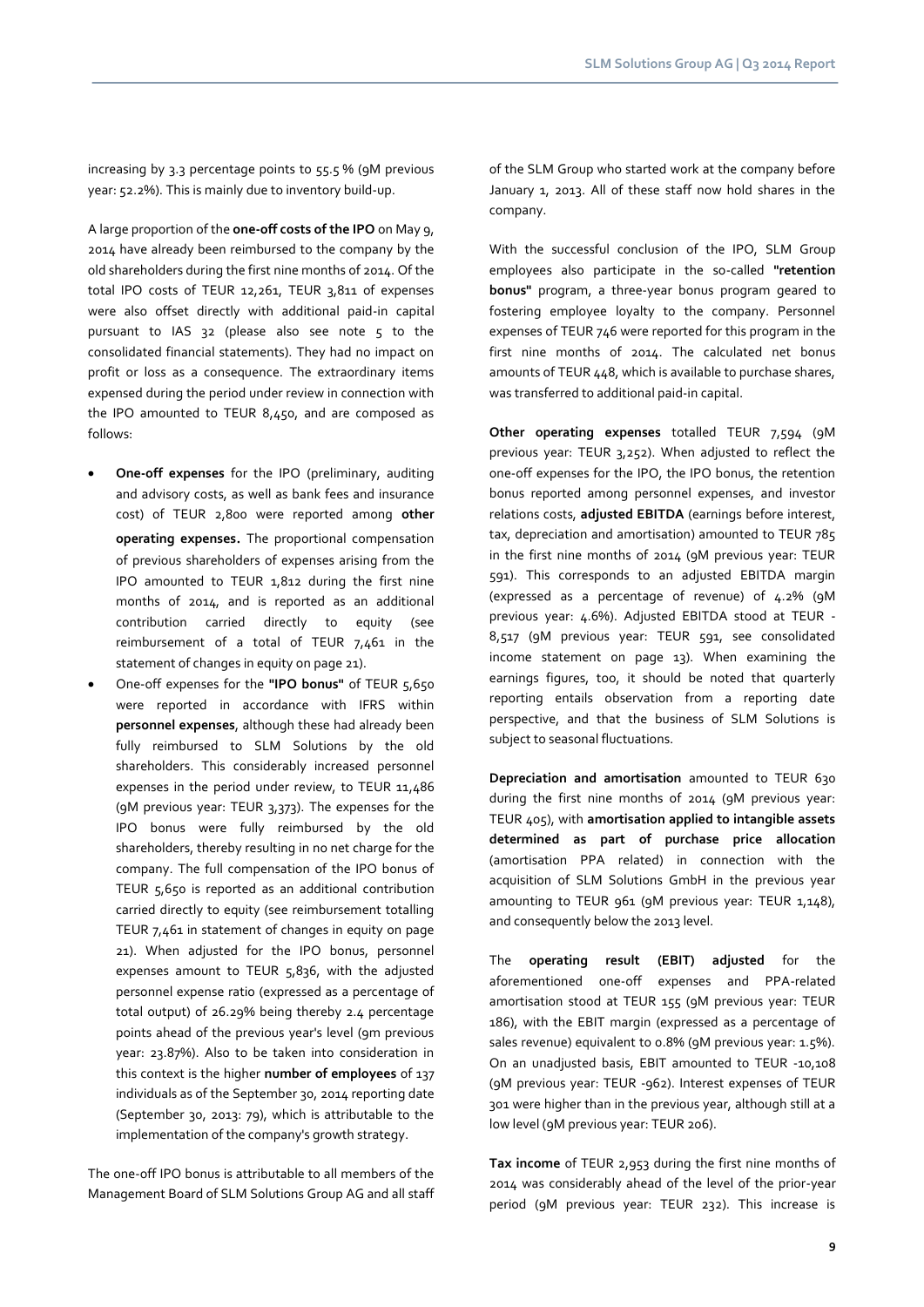predominately attributable to capitalised tax savings resulting from tax loss carryforwards. The **net result** for the nine-month period consequently amounted to TEUR -7,456 (9M previous year: TEUR -957). Given 17,980,867 shares in issue, this corresponds to undiluted **earnings per share** of EUR -0.42.

## *Financial position*

**Cash flow from operating activities** of TEUR -15,106 during the first nine months of 2014 was significantly below the level of the previous-year period (9M previous year: TEUR - 1,973). This development arises predominantly from the considerably lower net result in the period under review, which entailed expensing IPO costs and the IPO bonus. In addition, a significantly higher level of funds was tied up in working capital due to the very good order book position. In particular, inventories and trade receivables registered a sharp increase compared with December 31, with trade receivables more than doubling.

**Cash flow from investing activities** of TEUR -2,034 during the first nine months of 2014 was markedly lower than the previous year's level (9M previous year: TEUR -9,125). The previous year's figure was considerably affected by TEUR 8,000 of payments connected with the takeover of SLM Solutions GmbH. Investments during the current period under review were primarily attributable to the development of new application-oriented technologies, some of which were reported among work performed by the company and capitalised.

**Cash flow from financing activities** amounted to TEUR 78,620 during the first nine months of 2014 (9M previous year: TEUR 10,682), and was considerably impacted by the cash proceeds from the IPO (TEUR 71,189), and the cost reimbursement obligation on the part of the old shareholders. In this context, the gross cash proceeds from the capital increase as part of the IPO of TEUR 75,000 were offset with the transaction costs of TEUR 3,811, which were reported directly in equity.

The **cash and cash equivalents position** as of September 30, 2014 (less term deposits at banks with a term of more than three months) increased considerably compared with December 31, 2013 to a level of TEUR 63,866 (December 31, 2013: TEUR 2,372).

## *Net assets*

Due to the successful IPO and the continued corporate growth, the **total assets** of SLM Solutions Group AG grew significantly to TEUR 106,691 as of September 30 (December 31, 2013: TEUR 35,595).

In this context, **non-current assets** of TEUR 21,398 as of the balance sheet date were at a similar level to the end of the previous fiscal year (December 31, 2013: TEUR 21,026). Intangible assets comprise the most significant non-current assets item, amounting to TEUR 17,791 (December 31, 2013: TEUR 18,971).

**Current assets** multiplied to TEUR 85,293 as of the balance sheet date (December 31, 2013: TEUR 14,569). This is primarily attributable to the sharp increase in liquid assets as a consequence of the IPO. Given the good order book position and seasonality factors that are typical of the sector, inventories and trade receivables rose sharply, with the latter more than doubling. Inventories amounted to TEUR 11,496 (December 31, 2013: TEUR 5,928), and trade receivables stood at TEUR 8,998 (December 31, 2013: TEUR 5,803). Between December 31, 2013 and September 30, 2014, current assets' share of total assets grew from 41% to 80%.

Due to the capital increase as part of the IPO, the company's **subscribed share capital** stood at TEUR 95,516 as of September 30, 2014 (December 31, 2013: TEUR 14,693). The equity ratio consequently registered a marked increase to almost 90% (December 31, 2013: 41%). The bolstering of equity was chiefly due to the payment received from the IPO capital increase of TEUR 72,367, most of which was transferred to additional paid-in capital.

**Non-current liabilities** reduced to TEUR 4,483 as of September 30, 2014 (December 31, 2013: TEUR 16,196), primarily reflecting the sharp drop in financial liabilities to TEUR 38 (December 31, 2013: TEUR 7,968). Deferred tax assets amounted to TEUR 1,075 (December 31, 2013: TEUR 5,167), and are connected mainly with the recognition of laser technology in the context of the PPA. The fall in deferred tax liabilities arises from offsetting with deferred tax asset deriving from tax loss carryforwards.

**Current liabilities** stood at TEUR 6,692 (December 31, 2013: TEUR 4,707), with trade payables amounting to TEUR 3,383 (December 31, 2013: TEUR 1,965). Expressed in terms of total assets (or total equity liabilities), current liabilities accounted for a 6% share as of September 30, 2014 (December 31, 2013: 13%).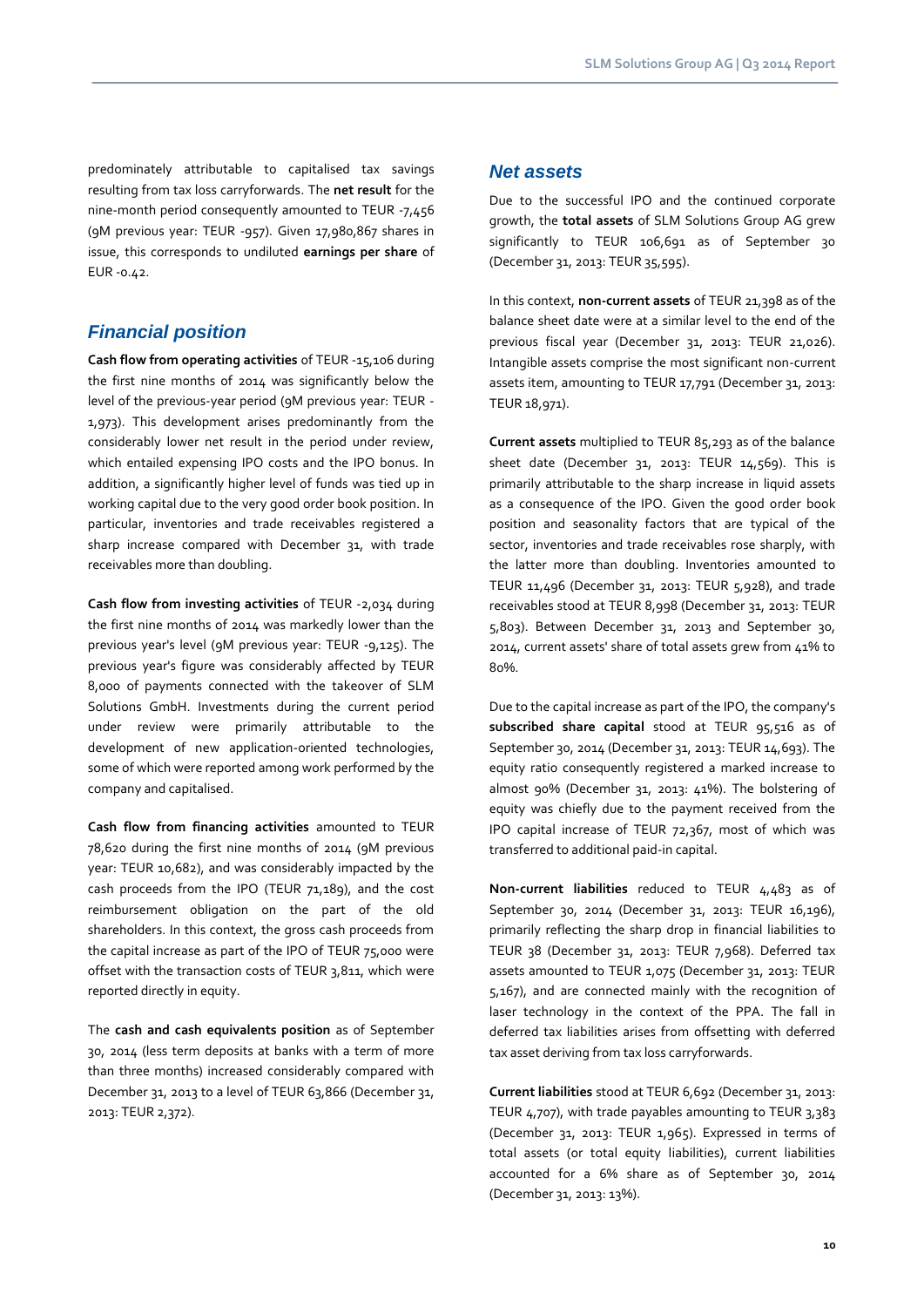## **Events after the balance sheet date**

The Management Board of SLM Solutions GmbH, which is based in Lübeck and is the operating subsidiary of SLM Solutions Group AG, was expanded as of October 1, 2014, to include Andreas Frahm, who has since been responsible in this position for international sales, marketing and service activities. Mr. Frahm is a member of the Group management team.

## **Opportunities and risks**

SLM Solutions Group AG operates in a technologically demanding future-oriented market that entails both opportunities and risks. The company implements various measures to safeguard the company as a going concern and to support its positive development and growth. A risk management system that is integrated as a continuous process into all significant corporate processes forms an important element of this. This system helps is to identify risks at an early stage, and to respond to them proactively. All relevant risks are identified, quantified, communicated and steered as part of a regular risk inventory.

Risk reporting is made to the Managing and Supervisory boards at predetermined intervals. Established structures ensure that opportunities and risks of relevance to business operations are identified at the right time. All regulations relating to the risk management system are aggregated and described within a risk manual that is valid across the entire Group. At present, SLM Solutions Group AG is not aware of any going concern risks.

Please refer to the remarks contained in the securities listing prospectus for the company dated April 25, 2014 for a detailed presentation of specific risks to which the company can be exposed. This is available on the company's website at www.slm-solutions.com within the Investor Relations area. No significant changes have occurred to the opportunities and risks compared with these presentations.

## **Outlook**

On a current basis, the Management Board of SLM Solutions continues to assume significant revenue growth and a solid adjusted EBITDA margin in the 2014 fiscal year. As a result of the company's focus on the promising future business with laser melting systems, the revenue contribution from the smaller RP segment with rapid

prototyping services will diminish by the end of 2014. New order intake, the most important indicator of the company's operating growth, should amount to between 40 and 50 machines given the trend during the year to date. The company is of the view that it is probable that new order intake at the year-end will lie at the upper end of the targeted range.

Compared with the 28 machines that SLM Solutions sold in 2013, the current sales pipeline reflects higher demand for the company's products and accelerating market growth in the industrial manufacturing area. In addition, SLM Solutions recorded a new order intake of 36 machines during the first nine months of 2014 – reflecting a doubling compared with the 14 machines during the same period of the previous year.

As of November 14, 2014, new order intake stood at 43 machines – compared with 21 machines during the prioryear comparable period. While solely individual machines were ordered in the prior-year comparable period, major industrial customers increasingly made a transition to placing orders for multiple machines in 2014. This trend is already reflected in higher total output during the first nine months of 2014.

As SLM Solutions is continuously boosting its productivity and efficiency, the Management Board also anticipates a solid level of adjusted EBITDA in the 2014 fiscal year. The adjustments particularly comprise the costs of the IPO as well as the IPO bonus, which comprise a one-off charge to earnings in the 2014 fiscal year.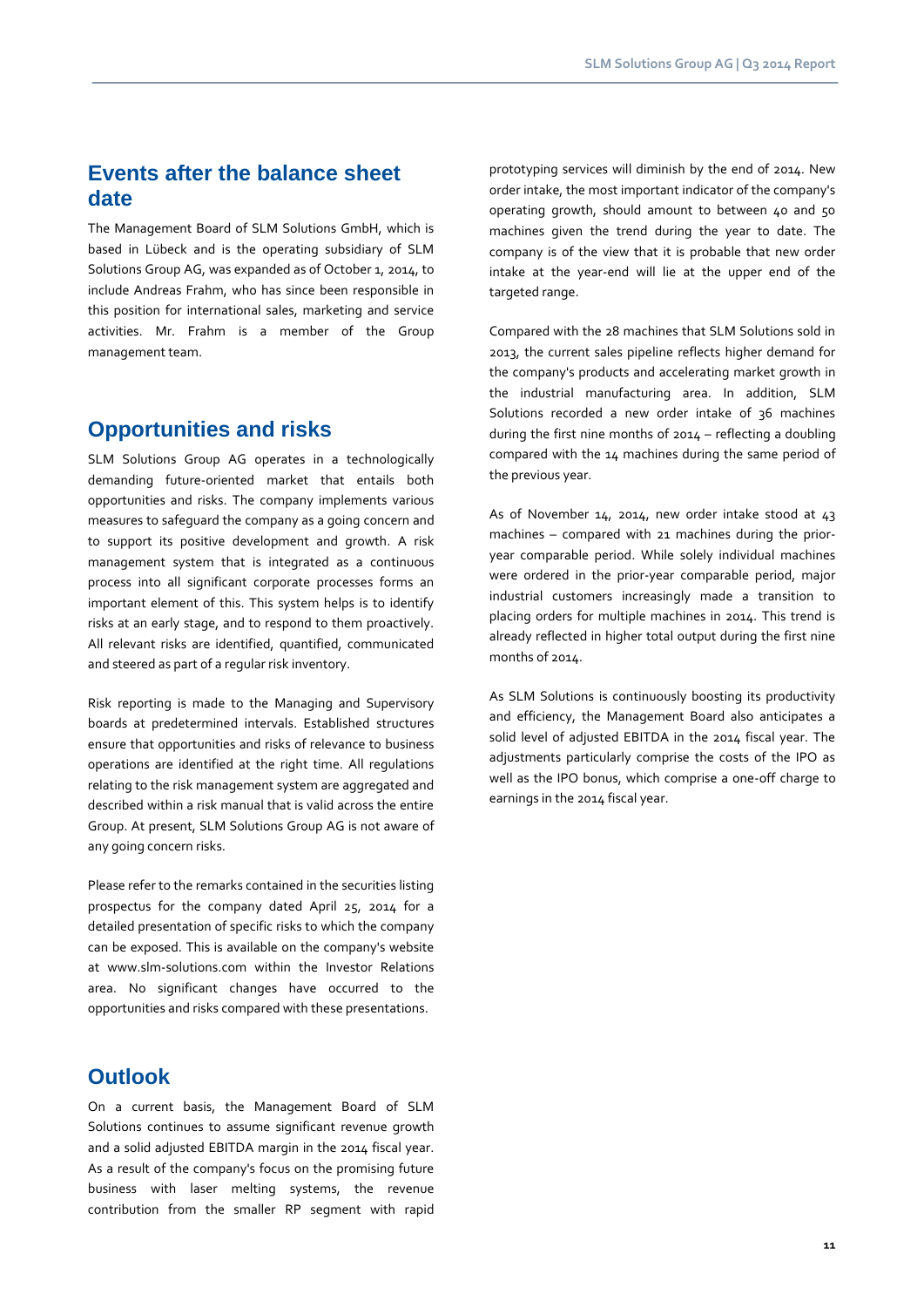## **Consolidated interim financial statements (IFRS) for the period from January 1, 2014 to September 30, 2014**

## *Contents* Consolidated income statement (January 1 to September 30, 2014) 13 Consolidated income statement (July 1 to September 30, 2014) 14 Consolidated statement of comprehensive income (January 1 to September 30, 2014) 15 Consolidated statement of comprehensive income (July 1 to September 30, 2014) 16 Consolidated statement of financial position 17 and 17 and 17 and 17 and 17 and 17 and 17 and 17 and 17 and 17 Consolidated statement of cash flows 19 Consolidated statement of changes in equity 21 Notes to the consolidated financial statements (IFRS) for the period from January 1, 2014 to September 30, 2014 22 Note 1) General information 22 Note 2) Accounting principles 22 Note 3) Consolidated group 23 Note 4) Seasonal effects on business activities 23 Note 5) Effects of the successfully concluded IPO on the net assets, financial position and results of operations of SLM Solutions Group AG 24 Note 6) Segment reporting 25 Note 7) Non-current assets 26 Note 8) Liquidity and financial liabilities 26 and 20 and 20 and 20 and 20 and 20 and 20 and 20 and 20 and 20 and 20 and 20 and 20 and 20 and 20 and 20 and 20 and 20 and 20 and 20 and 20 and 20 and 20 and 20 and 20 and 20 Note 9) Equity 28 Note 10) Significant business transactions with related parties 29 Note 11) Other financial obligations and contingent claims 30 30 Note 12) Events after the balance sheet date 30 and 30 and 30 and 30 and 30 and 30 and 30 and 30 and 30 and 30 Note 13) Other disclosures 31 Review report 32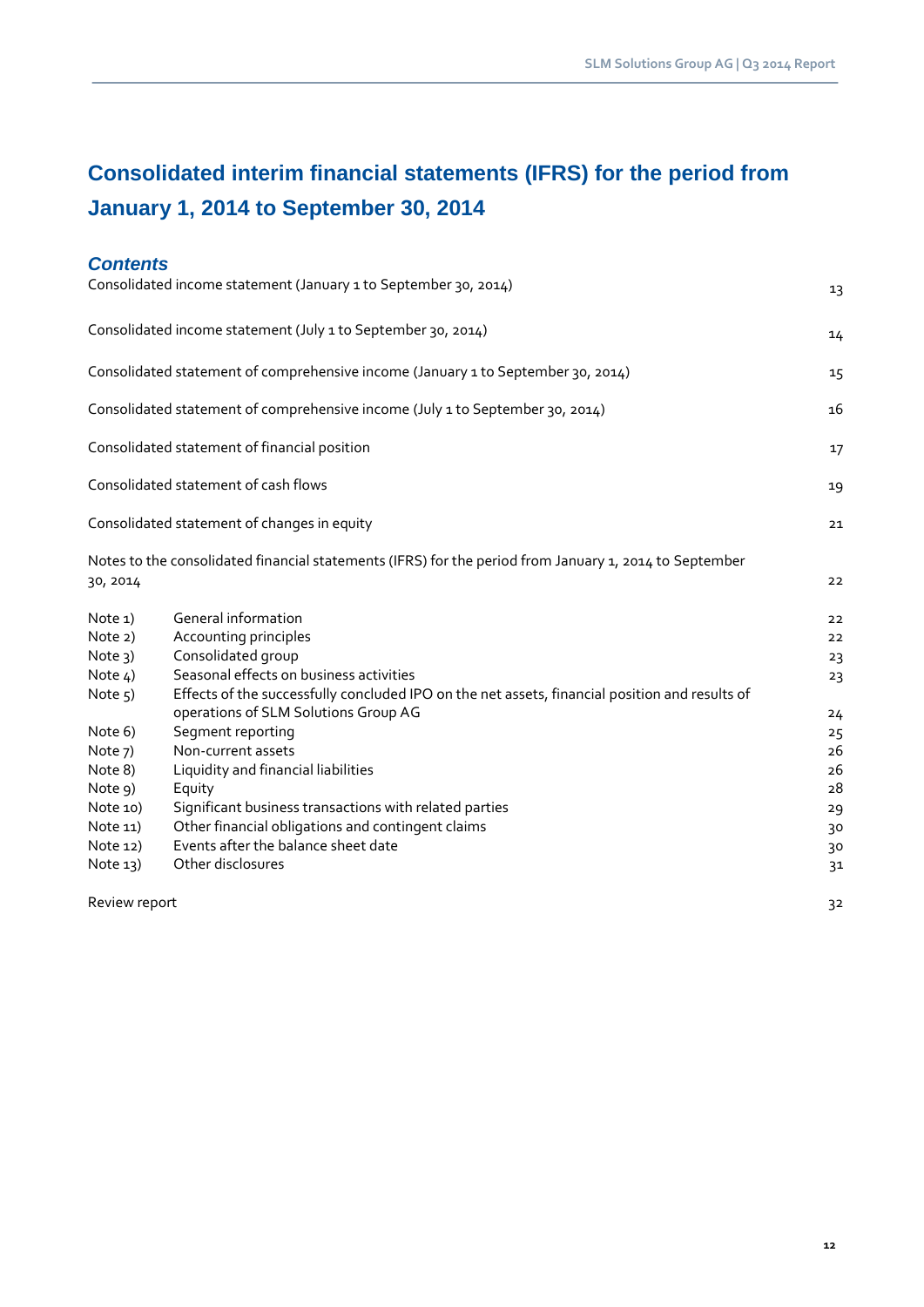|                                                                          | Jan. 1 -  | Jan. 1 - | Jan. 1 -  |
|--------------------------------------------------------------------------|-----------|----------|-----------|
|                                                                          | Sep. 30,  | Sep. 30, | Dec. 31,  |
| (in TEUR)                                                                | 2014      | 2013     | 2013      |
| Revenue                                                                  | 18,842    | 12,789   | 21,575    |
| Increase in inventories                                                  |           |          |           |
| of finished goods and work in progress                                   | 2,433     | 1,219    | 615       |
| Other work performed by the company and capitalized                      | 927       | 123      | 162       |
| <b>Total output</b>                                                      | 22,202    | 14,131   | 22,352    |
| Cost of materials                                                        | $-12,311$ | $-7,370$ | $-11,438$ |
| Gross profit                                                             | 9,891     | 6,761    | 10,914    |
| Personnel costs                                                          | $-11,486$ | $-3,373$ | $-4,705$  |
| Other operating income                                                   | 672       | 454      | 439       |
| Other operating expenses                                                 | $-7,594$  | $-3,252$ | $-4,553$  |
| <b>EBITDA</b>                                                            | $-8,517$  | 591      | 2,095     |
| Depreciation and amortisation expense                                    | $-630$    | $-405$   | $-585$    |
| Amortisation PPA related                                                 | $-961$    | $-1,148$ | $-1,531$  |
| <b>Operating result (EBIT)</b>                                           | $-10,108$ | -962     | $-21$     |
| Interest and similar expenses                                            | $-301$    | -206     | $-588$    |
| Other expenses                                                           | O         | $-21$    | 0         |
| Earnings before income taxes (EBT)                                       | $-10,409$ | $-1,189$ | -609      |
| Income taxes                                                             | 2,953     | 232      | 179       |
| Net result                                                               | $-7,456$  | $-957$   | $-430$    |
| Attributable to:                                                         |           |          |           |
| Controlling interests                                                    | $-7,456$  | $-957$   | $-430$    |
| Non-controlling interests                                                | $\circ$   | o        | 0         |
| Net result for the period attributable to<br>parent company shareholders | $-7,456$  | $-957$   | -430      |
| Number of shares in millions                                             | 18.0      | n.a.     | n.a.      |
| Undiluted earnings per share (in EUR)*                                   | $-0.42$   | $-0.06$  | $-0.02$   |
| Diluted earnings per share (in EUR)                                      | $-0.42$   | $-0.06$  | $-0.02$   |
|                                                                          |           |          |           |

## **Consolidated income statement (January 1 – September 30, 2014)**

\* In each case calculated with 17,980,867 shares for ease of comparison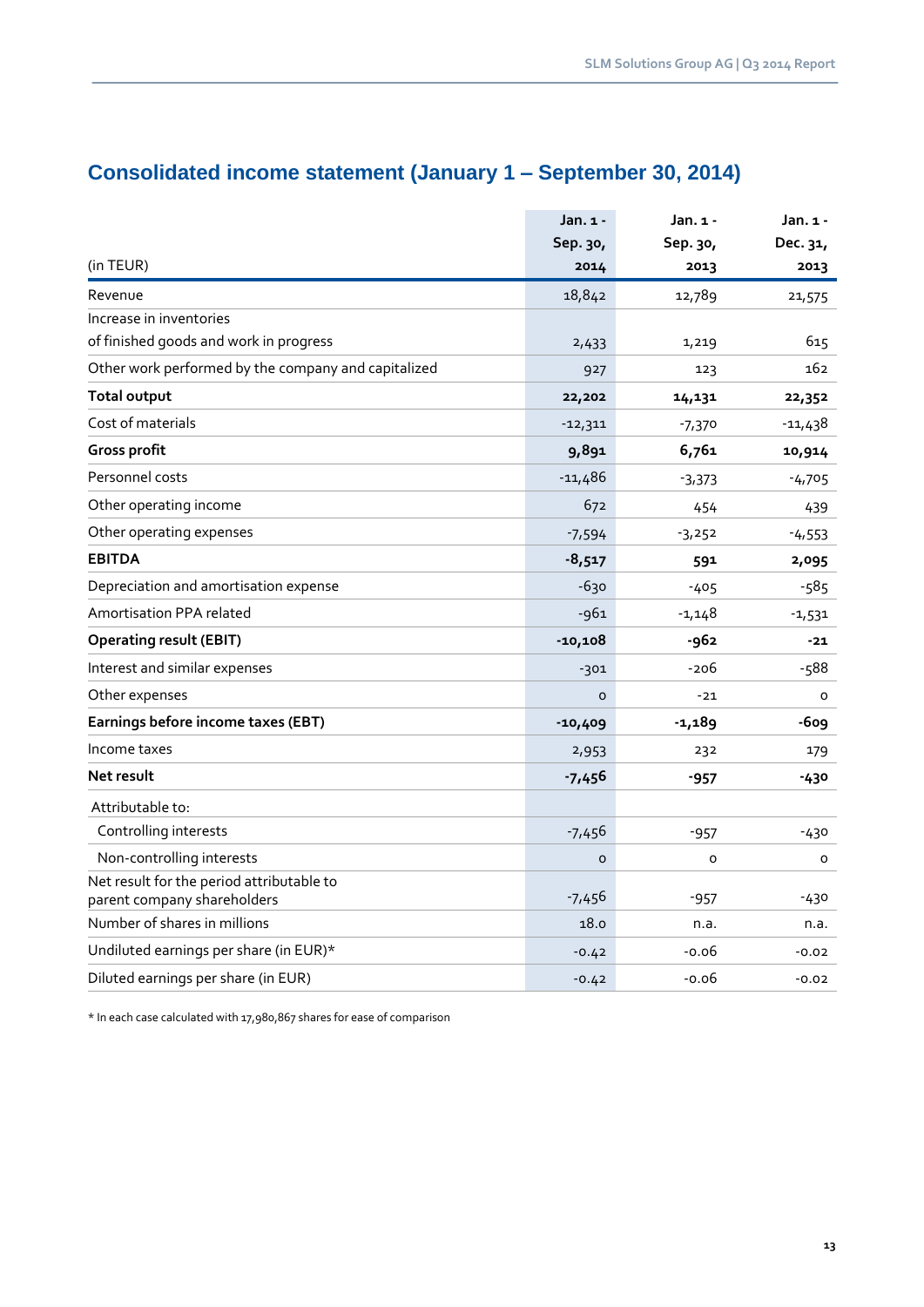|                                                     | July 1 - | July 1 - | July 1 -  |
|-----------------------------------------------------|----------|----------|-----------|
|                                                     | Sep. 30, | Sep. 30, | Dec. 31,  |
| (in TEUR)                                           | 2014     | 2013     | 2013      |
| Revenue                                             | 8,012    | 4,231    | 21,575    |
| Increase in inventories                             |          |          |           |
| of finished goods and work in progress              | 364      | 950      | 615       |
| Other work performed by the company and capitalized | 321      | 26       | 162       |
| <b>Total output</b>                                 | 8,698    | 5,207    | 22,352    |
| Cost of materials                                   | $-4,527$ | $-2,574$ | $-11,438$ |
| Gross profit                                        | 4,170    | 2,633    | 10,914    |
| Personnel costs                                     | $-2421$  | $-1,236$ | $-4,705$  |
| Other operating income                              | 385      | 336      | 439       |
| Other operating expenses                            | $-1,974$ | $-1,328$ | $-4,553$  |
| <b>EBITDA</b>                                       | 160      | 405      | 2,095     |
| Depreciation and amortisation expense               | $-231$   | $-163$   | $-585$    |
| Amortisation PPA related                            | $-320$   | -383     | $-1,531$  |
| <b>Operating result (EBIT)</b>                      | $-391$   | $-141$   | $-21$     |
| Interest and similar expenses                       | $-60$    | $-61$    | $-588$    |
| Other expenses                                      | $\Omega$ | $\circ$  | $\circ$   |
| Earnings before income taxes (EBT)                  | $-451$   | $-202$   | -609      |
| Income taxes                                        | 239      | 74       | 179       |
| Net result                                          | $-212$   | -128     | -430      |
| Attributable to:                                    |          |          |           |
| Controlling interests                               | $-212$   | $-128$   | $-430$    |
| Non-controlling interests                           | $\circ$  | o        | 0         |
| Net result for the period attributable to           |          | $-128$   |           |
| parent company shareholders                         | $-212$   |          | $-430$    |

## **Consolidated income statement (July 1 – September 30, 2014)**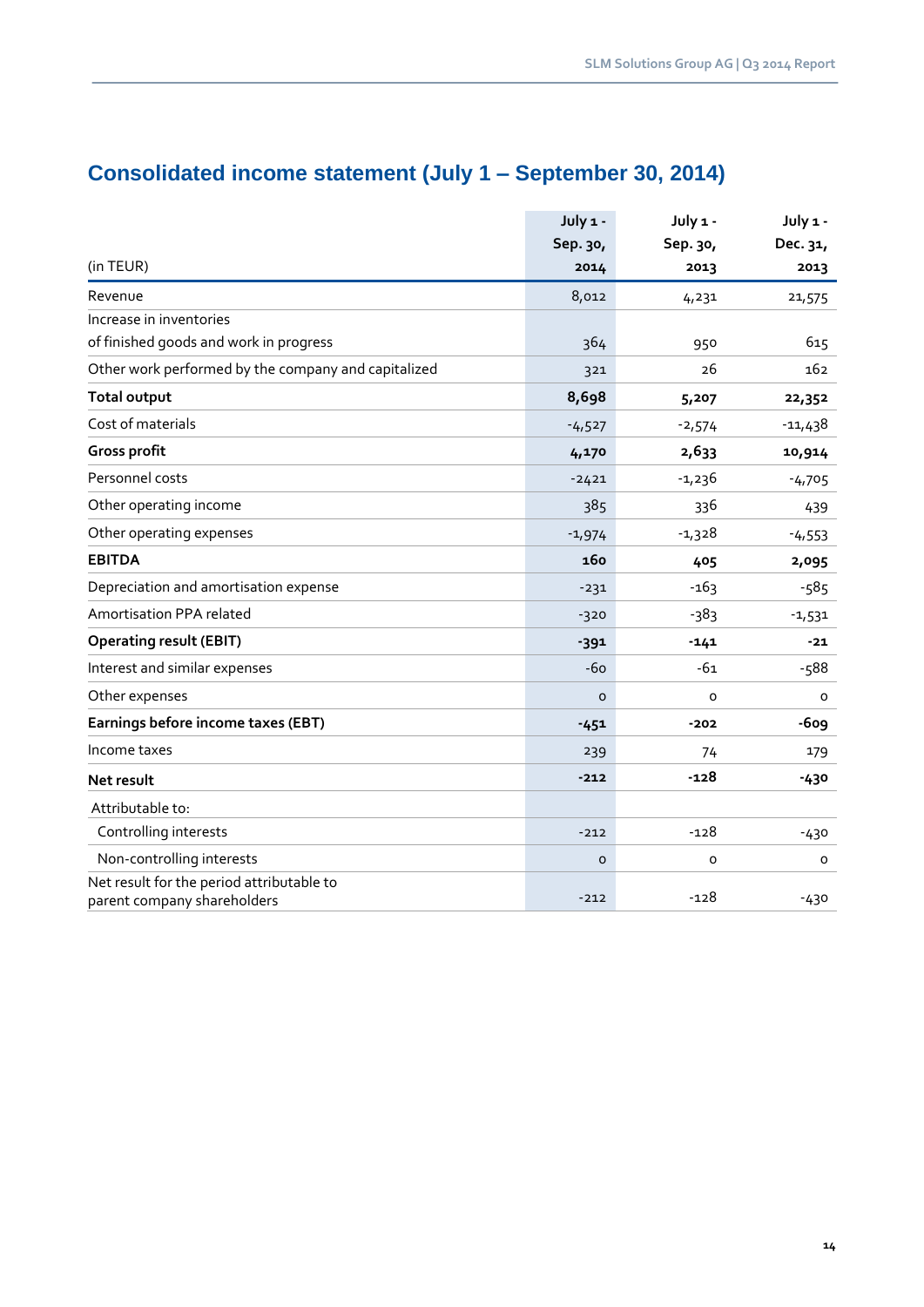|                                                 | Jan. $1 -$ | Jan. 1 -     | Jan. 1 - |
|-------------------------------------------------|------------|--------------|----------|
|                                                 | Sep. 30,   | Sep. 30,     | Dec. 31, |
| (in TEUR)                                       | 2014       | 2013         | 2013     |
| Net result for the period                       | $-7,456$   | $-957$       | -430     |
|                                                 |            |              |          |
| Items not to be reclassified to profit or loss: |            |              |          |
| Actuarial gains and losses                      |            |              | 382      |
| Taxes on actuarial gains and losses             |            |              | $-118$   |
| Income/expenses that are recycled to the        |            |              |          |
| income statement in the future:                 |            |              |          |
| Exchange rate differences                       | $-24$      | $\circ$      | $-1$     |
|                                                 |            |              |          |
| Other comprehensive income                      | $-24$      | $\mathbf{o}$ | 263      |
| Total comprehensive income                      | $-7,480$   | $-957$       | $-167$   |
| Attributable to                                 |            |              |          |
| Shareholders of SLM Solutions Group AG          | $-7,480$   | $-957$       | $-167$   |

## **Consolidated statement of comprehensive income (January 1 – September 30, 2014)**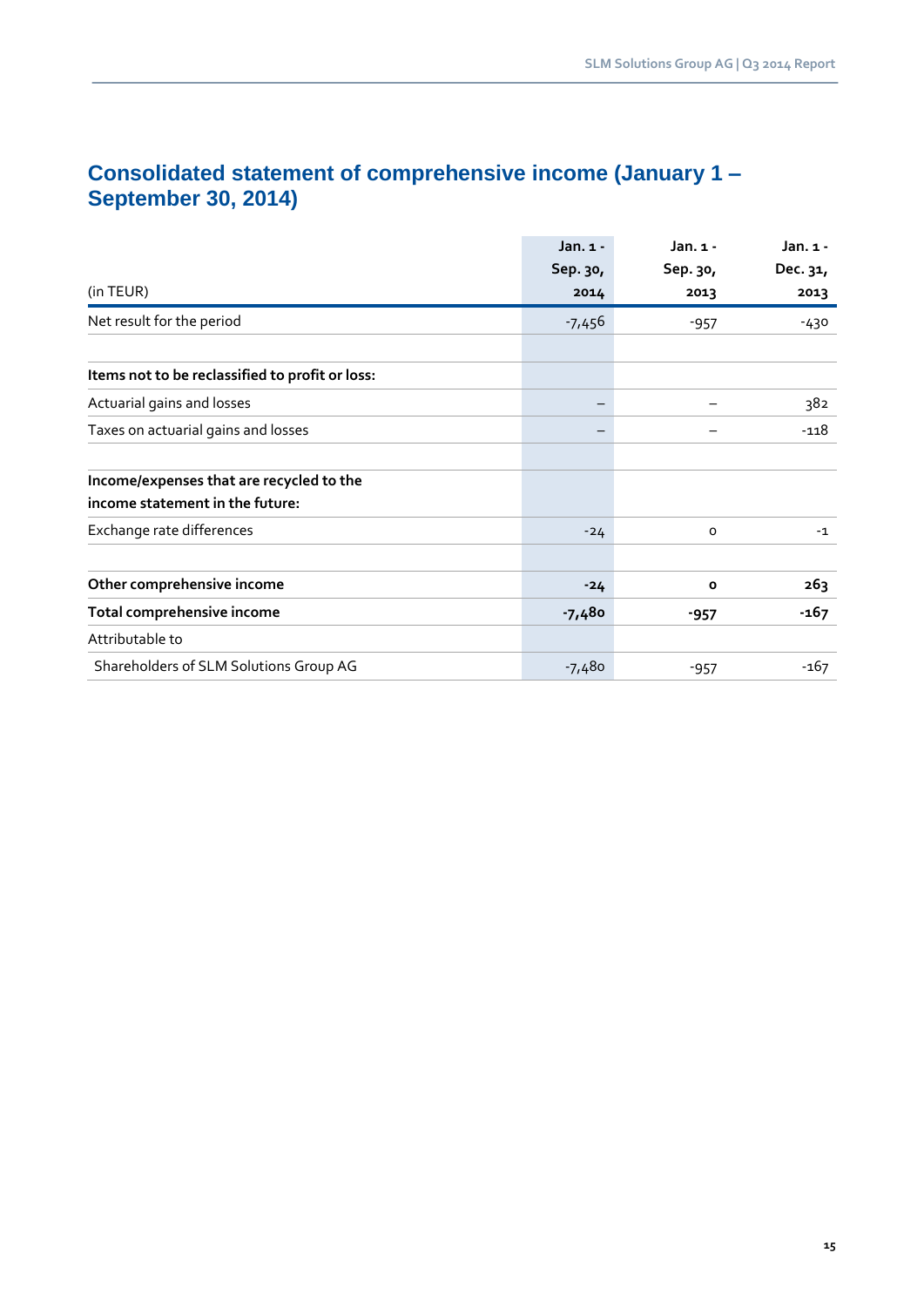## **Consolidated statement of comprehensive income (July 1 – September 30, 2014)**

|                                                                             | July 1 - | July 1 -     | July 1 -        |
|-----------------------------------------------------------------------------|----------|--------------|-----------------|
|                                                                             | Sep. 30, | Sep. 30,     | Dec. 31,        |
| (in TEUR)                                                                   | 2014     | 2013         | 2013            |
| Net result for the period                                                   | $-212$   | -128         | -430            |
| Items not to be reclassified to profit or loss:                             |          |              |                 |
| Actuarial gains and losses                                                  |          |              | 382             |
| Taxes on actuarial gains and losses                                         |          |              | $-118$          |
| Income/expenses that are recycled to the<br>income statement in the future: |          |              |                 |
| Exchange rate differences                                                   | $-25$    | $\circ$      | $-1$            |
| Other comprehensive income                                                  | $-25$    | $\mathbf{o}$ | 26 <sub>3</sub> |
| Total comprehensive income                                                  | $-237$   | -128         | $-167$          |
| Attributable to                                                             |          |              |                 |
| Shareholders of SLM Solutions Group AG                                      | $-237$   | -128         | -167            |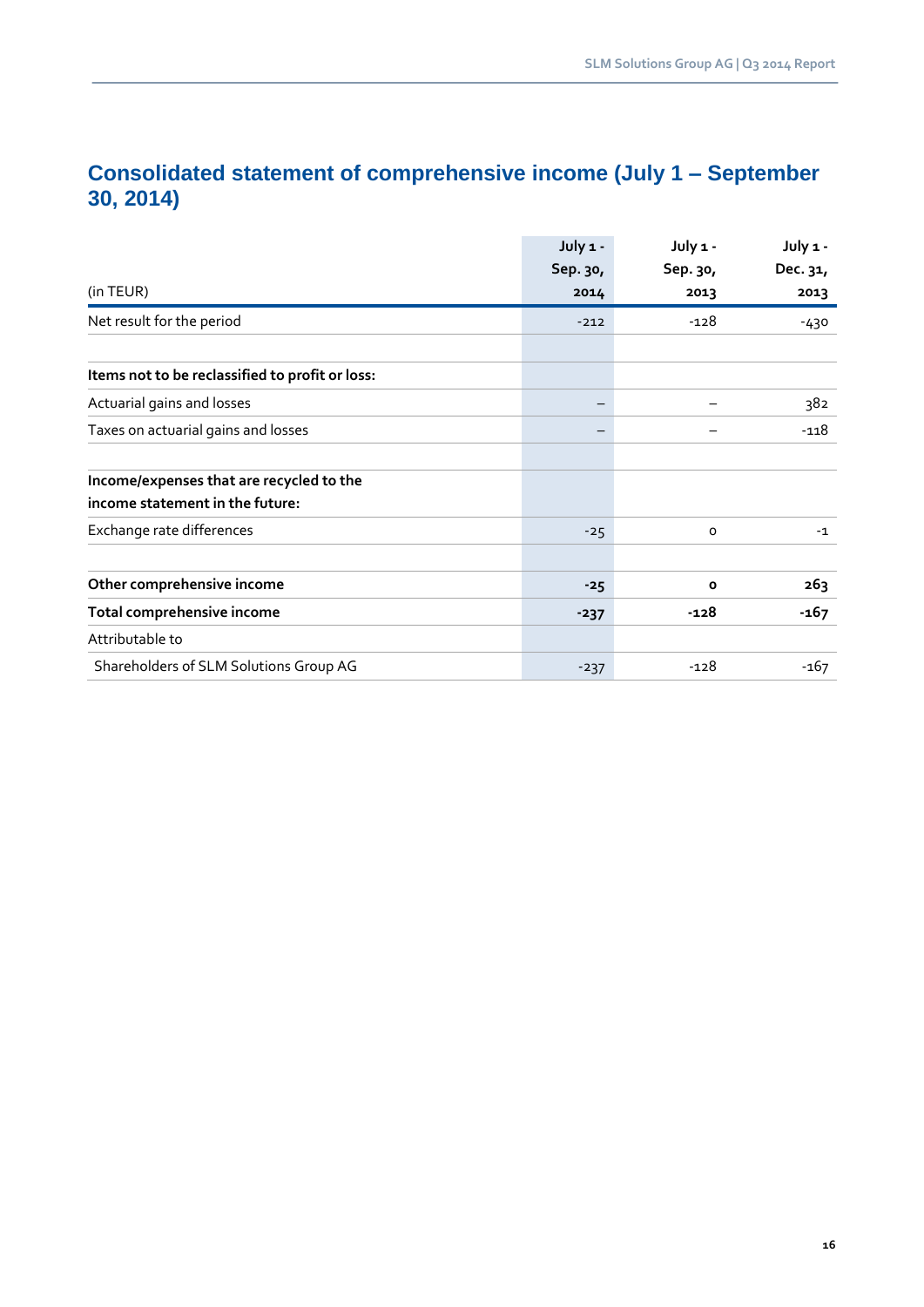## **Consolidated statement of financial position**

|                                 | Sep. 30, | Sep. 30, | Dec. 31, |
|---------------------------------|----------|----------|----------|
| (in TEUR)                       | 2014     | 2013     | 2013     |
|                                 |          |          |          |
| Assets                          |          |          |          |
| Cash and cash equivalents       | 63,898   | $-97$    | 2,404    |
| Trade receivables               | 8,998    | 4,260    | 5,803    |
| Inventories                     | 11,496   | 7,170    | 5,928    |
| Current income tax receivables  | o        | o        | 172      |
| Other assets                    | 902      | 254      | 262      |
| <b>Total current assets</b>     | 85,293   | 11,587   | 14,569   |
|                                 |          |          |          |
| Intangible assets               | 17,791   | 18,701   | 18,971   |
| Property, plant and equipment   | 3,415    | 2,008    | 2,051    |
| Other assets                    | 192      | 71       | 4        |
| <b>Total non-current assets</b> | 21,398   | 20,780   | 21,026   |
| <b>Total assets</b>             | 106,691  | 32,367   | 35,595   |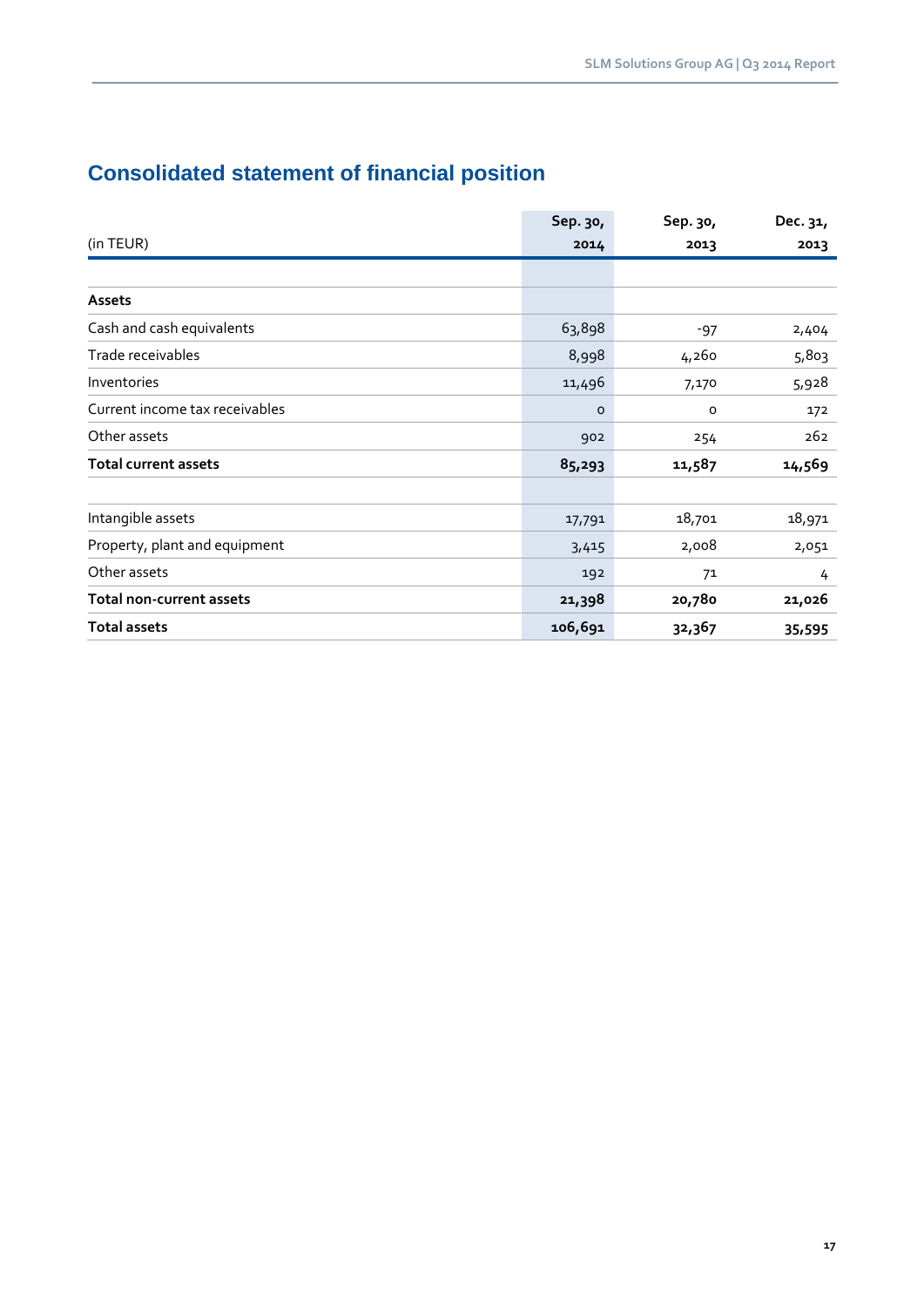|                                       | Sep. 30, | Sep. 30, | Dec. 31, |
|---------------------------------------|----------|----------|----------|
| (in TEUR)                             | 2014     | 2013     | 2013     |
|                                       |          |          |          |
| <b>Equity and liabilities</b>         |          |          |          |
| Trade payables                        | 3,383    | 2,250    | 1,965    |
| Other financial liabilities           | 56       | 555      | 56       |
| Provisions                            | 681      | 223      | 442      |
| Tax provisions                        | $\circ$  | 14       | 0        |
| Other liabilities                     | 2,572    | 1,979    | 2, 243   |
| <b>Total current liabilities</b>      | 6,692    | 5,021    | 4,707    |
|                                       |          |          |          |
| <b>Financial liabilities</b>          | 38       | 5,102    | 7,968    |
| Pension plans and similar commitments | 3,234    | 3,428    | 3,061    |
| Deferred tax liabilities              | 1,075    | 4,922    | 5,167    |
| Provisions                            | 136      | o        | 0        |
| <b>Total non-current liabilities</b>  | 4,483    | 13,452   | 16,196   |
|                                       |          |          |          |
| Subscribed share capital              | 17,981   | 72       | 81       |
| Additional paid-in capital            | 85,489   | 15,085   | 15,085   |
| Retained earnings                     | $-7,929$ | $-1,263$ | $-472$   |
| Foreign currency translation          | $-25$    | o        | $-1$     |
| Equity attributable to                |          |          |          |
| equity holders of the parent          | 95,516   | 13,894   | 14,693   |
| <b>Total equity</b>                   | 95,516   | 13,894   | 14,693   |
|                                       |          |          |          |
| <b>Total equity and liabilities</b>   | 106,691  | 32,367   | 35,595   |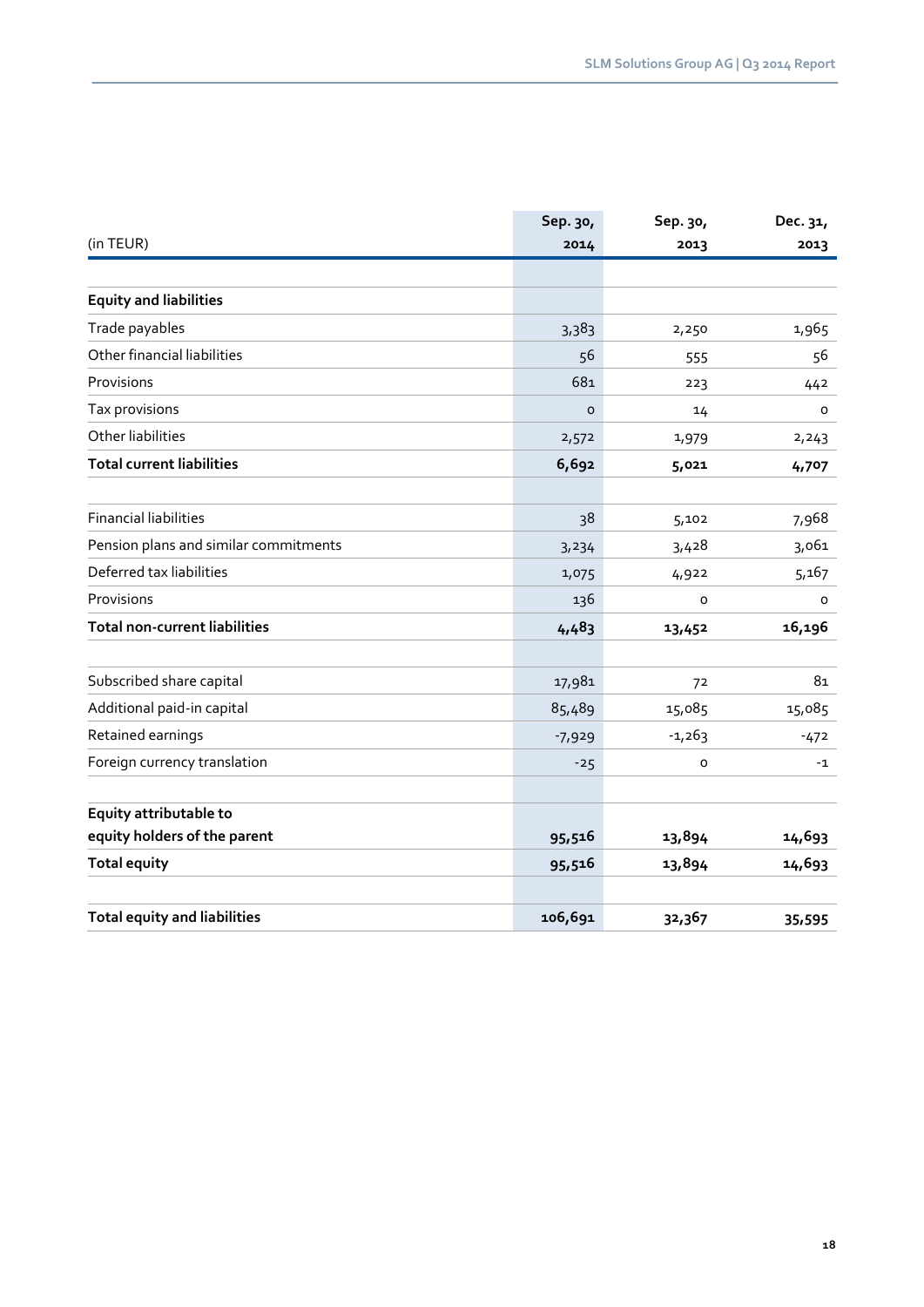## **Consolidated statement of cash flows**

|                                                               | Jan. 1 -  | Jan. 1 - | Jan. 1 -  |
|---------------------------------------------------------------|-----------|----------|-----------|
|                                                               | Sep. 30,  | Sep. 30, | Dec. 31,  |
| (in TEUR)                                                     | 2014      | 2013     | 2013      |
| Net result                                                    | $-7,456$  | -957     | -430      |
| Depreciation and amortisation expense                         | 1,591     | 1,553    | 2,116     |
| Interest expenses                                             | 301       | 206      | 588       |
| Net tax result                                                | $-2,953$  | $-232$   | $-179$    |
| (Income) losses from disposal of assets                       | $\circ$   | o        | -9        |
| Other non-cash income                                         | $-211$    | $-62$    | o         |
| Non-cash expenses                                             | 720       | $\circ$  | o         |
| Change in assets and liabilities                              |           |          |           |
| Inventories                                                   | $-5,168$  | $-2,314$ | $-1,071$  |
| Trade receivables                                             | $-5,008$  | 383      | -1,159    |
| Pension liabilities                                           | 173       | 137      | 41        |
| Trade payables                                                | 2,254     | $-480$   | -766      |
| Provisions                                                    | 374       | 5        | 224       |
| Other assets and liabilities                                  | 147       | 512      | 1,018     |
| Tax payments                                                  | 130       | -725     | $-828$    |
| Net cash provided by (used in)                                |           |          |           |
| operating activities                                          | $-15,106$ | $-1,973$ | $-455$    |
|                                                               |           |          |           |
| Payments relating to                                          |           |          |           |
| business combinations                                         |           |          |           |
| (less cash required)                                          | $\circ$   | $-8,000$ | $-8,000$  |
| Purchases of property, plant and equipment                    |           |          |           |
| and intangible assets                                         | $-1,107$  | $-1,002$ | $-1,882$  |
| Payments for intangible assets produced by the company itself | $-927$    | $-123$   | $-162$    |
| Cash inflows and (cash outflows) from the sale of             |           |          |           |
| participating interests, intangible assets,                   |           |          |           |
| and property, plant and equipment                             | $\circ$   | o        | 43        |
| Net cash provided by (used in)                                |           |          |           |
| investing activities                                          | $-2,034$  | $-9,125$ | $-10,001$ |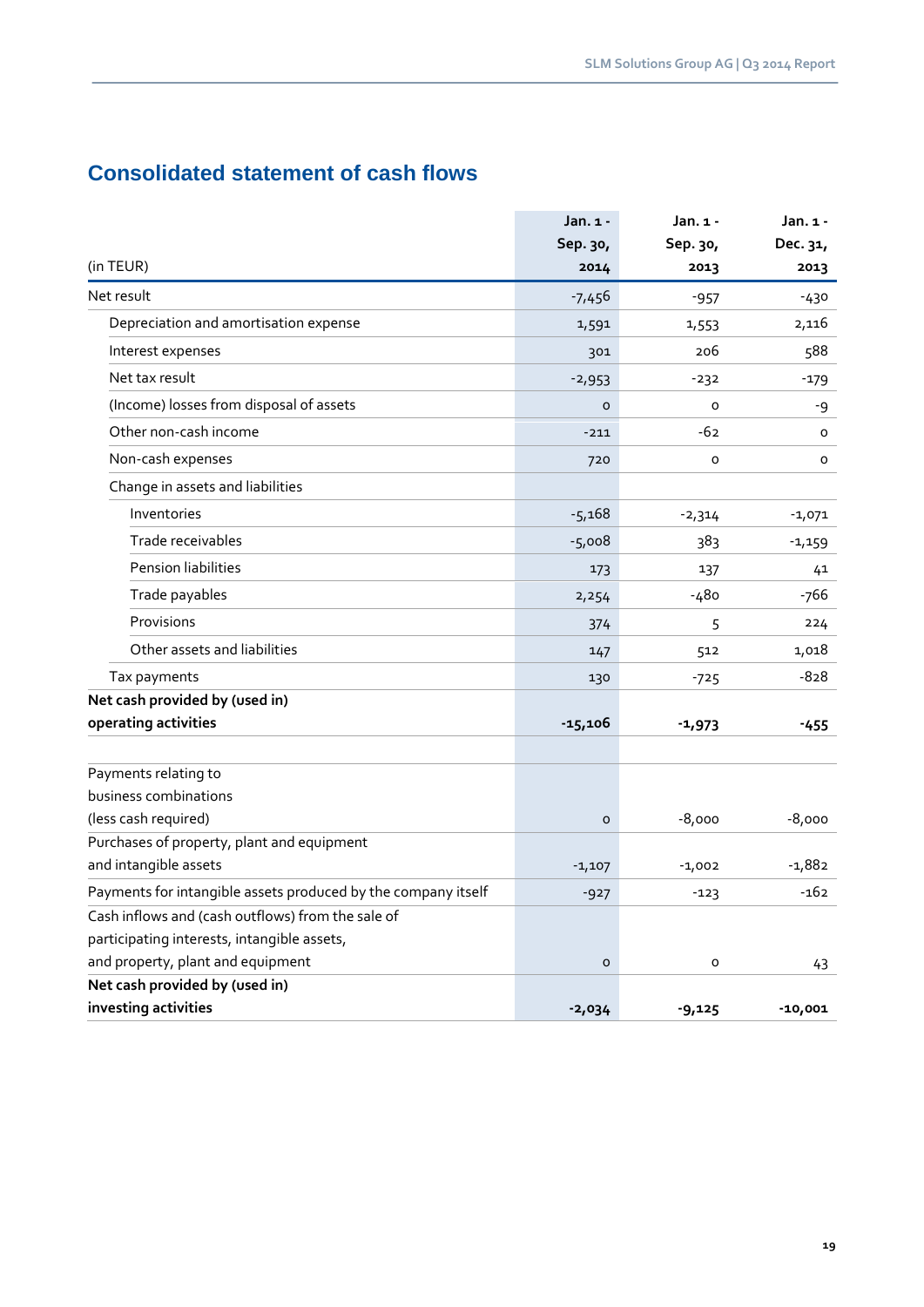|                                              | Jan. $1 -$ | $Jan.1 -$    | Jan. 1 - |
|----------------------------------------------|------------|--------------|----------|
|                                              | Sep. 30,   | Sep. 30,     | Dec. 31, |
| (in TEUR)                                    | 2014       | 2013         | 2013     |
| Proceeds from capital increase               | 71,189     | 8,013        | 8,022    |
| Other proceeds from shareholders             | 7,461      |              | $\circ$  |
| Proceeds from issuance of debt               | $\circ$    | 4,587        | 7,578    |
| Repayment of debt                            | $\circ$    | $-1,842$     | $-2,837$ |
| Repayment of leasing liabilities             | $\circ$    | $-66$        | $-139$   |
| Interest paid                                | $-30$      | $-10$        | -80      |
| Net cash provided by (used in)               |            |              |          |
| financing activities                         | 78,620     | 10,682       | 12,544   |
|                                              |            |              |          |
| Net increase (decrease) in cash              |            |              |          |
| and cash equivalents                         | 61,481     | -416         | 2,088    |
| Currency-related change in                   |            |              |          |
| cash and cash equivalents                    | 13         | $\mathbf{2}$ | $\circ$  |
| Cash and cash equivalents at start of period | 2,372      | 284          | 284      |
| Cash and cash equivalents at end of period*  | 63,866     | $-129$       | 2,372    |

\* To reconcile cash and cash equivalents in the balance sheet, see Note 9.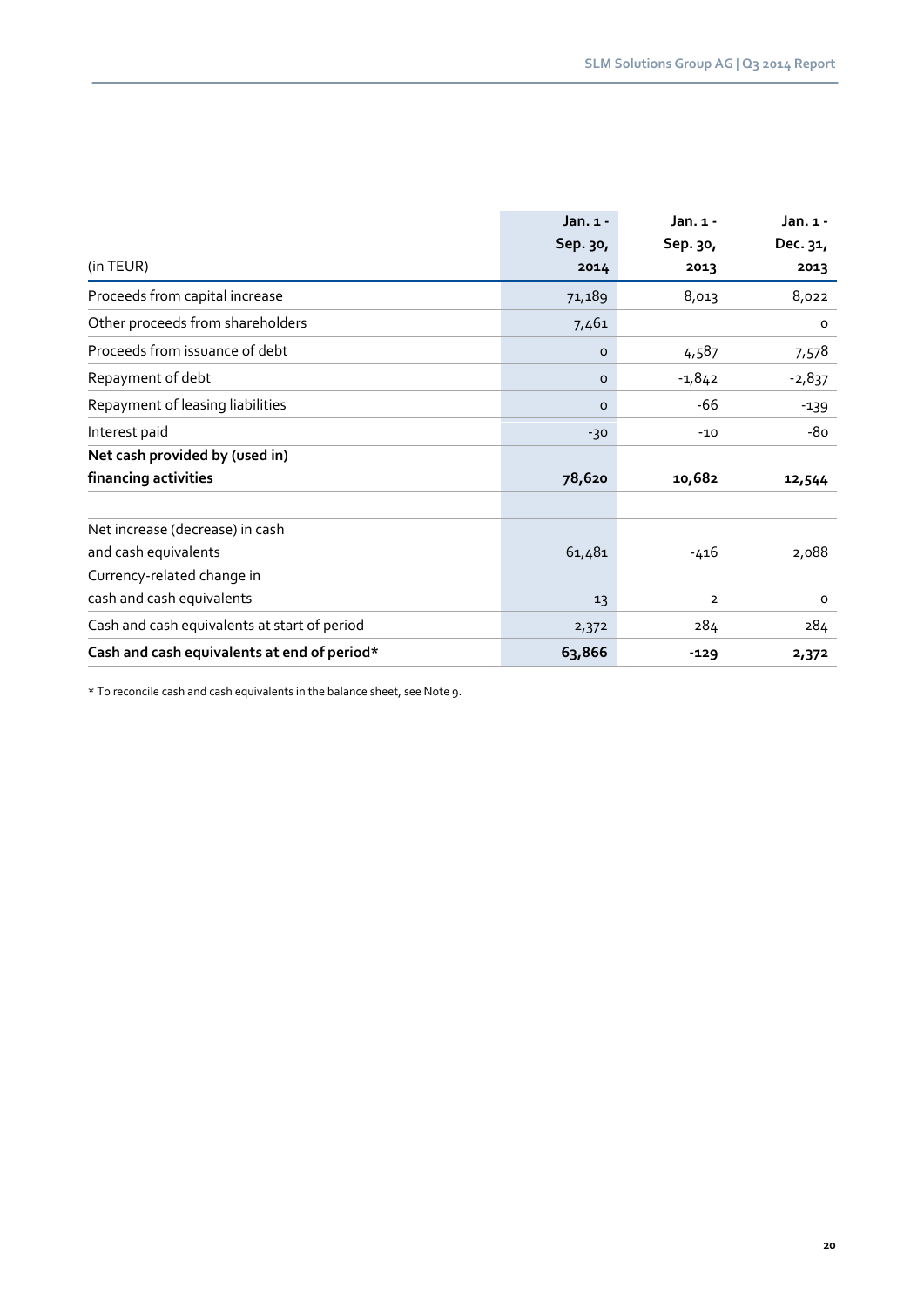|                     |                          |            |                   | Currency                 |              | Non-                     |              |
|---------------------|--------------------------|------------|-------------------|--------------------------|--------------|--------------------------|--------------|
|                     | Subscribed               | Additional |                   | translation              |              | controlling              |              |
|                     | share                    | paid-in    | Retained          | differ-                  |              | share-                   | <b>Total</b> |
| (in TEUR)           | capital                  | capital    | earnings          | ences                    | Total        | holders                  | equity       |
| As of               |                          |            |                   |                          |              |                          |              |
| January 1, 2013     | 25                       | 8,020      | -306              | $\mathbf{o}$             | 7,739        | 7,109                    | 14,848       |
| Issuance of limited |                          |            |                   |                          |              |                          |              |
| liability company   |                          |            |                   |                          |              |                          |              |
| shares              | 13                       |            |                   |                          | 13           |                          | 13           |
| Net result          | $\overline{\phantom{0}}$ |            | $-957$            | -                        | $-957$       | —                        | $-957$       |
| Non-cash capital    |                          |            |                   |                          |              |                          |              |
| contribution        | 34                       | 7,065      |                   |                          | 7,099        | $-7,109$                 | $-10$        |
| As of               |                          |            |                   |                          |              |                          |              |
| Sep. 30, 2013       | 72                       | 15,085     | $-1,263$          | $\mathbf{o}$             | 13,894       | $\mathbf{o}$             | 13,894       |
| As of               |                          |            |                   |                          |              |                          |              |
| January 1, 2014     | 8 <sub>1</sub>           | 15,085     | $-472$            | $-1$                     | 14,693       | $\mathbf{o}$             | 14,693       |
| Non-cash capital    |                          |            |                   |                          |              |                          |              |
| contribution        |                          | 8,028      |                   | $\overline{\phantom{0}}$ | 8,028        |                          | 8,028        |
| Transfers           | 13,732                   | $-13,732$  | $\qquad \qquad -$ | $\overline{\phantom{m}}$ | $\mathbf{o}$ | -                        | $\mathbf{o}$ |
| Net result          | $\overline{\phantom{0}}$ |            | $-7,456$          | $-24$                    | $-7,480$     | $\overline{\phantom{0}}$ | $-7,480$     |
| Capital increase    |                          |            |                   |                          |              |                          |              |
| (IPO)               | 4,168                    | 68,199     |                   | $\qquad \qquad -$        | 72,367       | $\qquad \qquad -$        | 72,367       |
| Reimbursement of    |                          |            |                   |                          |              |                          |              |
| shareholders        |                          | 7,461      |                   | —                        | 7,461        | $\qquad \qquad -$        | 7,461        |
| Other               |                          |            |                   |                          |              |                          |              |
| changes in equity   |                          | 448        |                   |                          | 448          |                          | 448          |
| As of               |                          |            |                   |                          |              |                          |              |
| Sep. 30, 2014       | 17,981                   | 85,489     | $-7,929$          | $-25$                    | 95,516       | o                        | 95,516       |

## **Consolidated statement of changes in equity**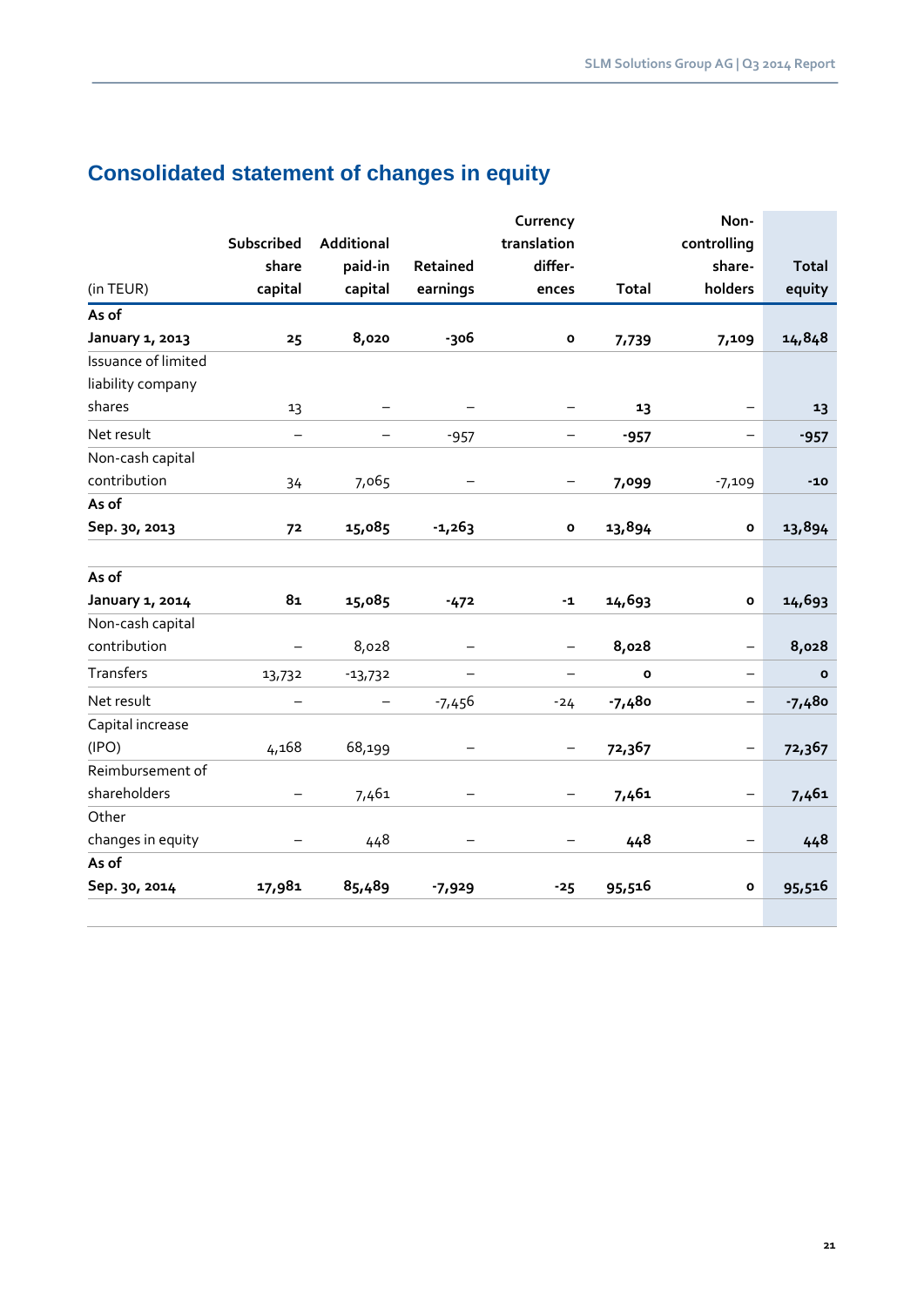## **Notes to the consolidated financial statements (IFRS) for the period from January 1, 2014 to September 30, 2014 SLM Solutions Group AG, Lübeck**

## *Note 1) General information*

SLM Solutions Group AG (previously: SLM Solutions Holding GmbH, "SLM"), headquartered in Lübeck, is a jointstock company (Kapitalgesellschaft) and the ultimate parent company of SLM group. SLM Solutions Group AG is registered at the commercial register (Handelsregister) at local court (Amtsgericht) Lübeck (HRB 13827). The company's address is Roggenhorster Strasse 9c, 23556 Lübeck, Germany.

Since May 9, 2014, the shares of SLM Solutions Group AG (German Securities Code/WKN: A11133) have been traded on the Frankfurt Stock Exchange, in the exchange's Prime Standard.

SLM operates in the segments of "selective laser melting" (SLM segment) and "rapid prototyping" (RP segment). The SLM segment comprises the production and development of machines for selective laser melting, as well as the sale of related consumables and materials. The machines are distributed through a global distribution network. SLM is represented with its own subsidiary in the USA and Singapore.

In the RP segment, which now comprises the smaller operating segment, the company assembles and sells vacuum casting machines and metal casting machines, and offers a large number of consumables for various applications in the rapid prototype manufacturing area. Compared with the SLM segment, this area meanwhile is of subordinate significance, which will decrease further. As a consequence, the order manufacturing services that it offered were discontinued in the third quarter of 2014.

These abbreviated consolidated interim financial statements of the SLM Solutions Group AG as of September 30, 2014 were prepared in euros. Unless stated otherwise, all amounts are stated on rounded basis in thousands of euros (TEUR). Differences of up to one unit (TEUR, %) relate to arithmetic rounding differences.

## *Note 2) Accounting principles*

This interim Group report was prepared in compliance with International Financial Reporting Standards (IFRS) for interim reporting, as applicable in the EU. These interim consolidated financial statements have been prepared in accordance with IAS 34 "Interim Financial Reporting". The interim Group management report was compiled in compliance with the German Securities Trading Act (Wertpapierhandelsgesetz, WpHG).

These consolidated interim financial statements, which have been reviewed by an auditor, are not comparable with a set of consolidated financial statements in scope and level of detail, but they include all disclosures required pursuant to IAS 34 and Section 37x (3) of WpHG in connection with Section 37w WpHG to convey a true and fair view of the net assets, financial position and results of operations relating to the interim financial statements.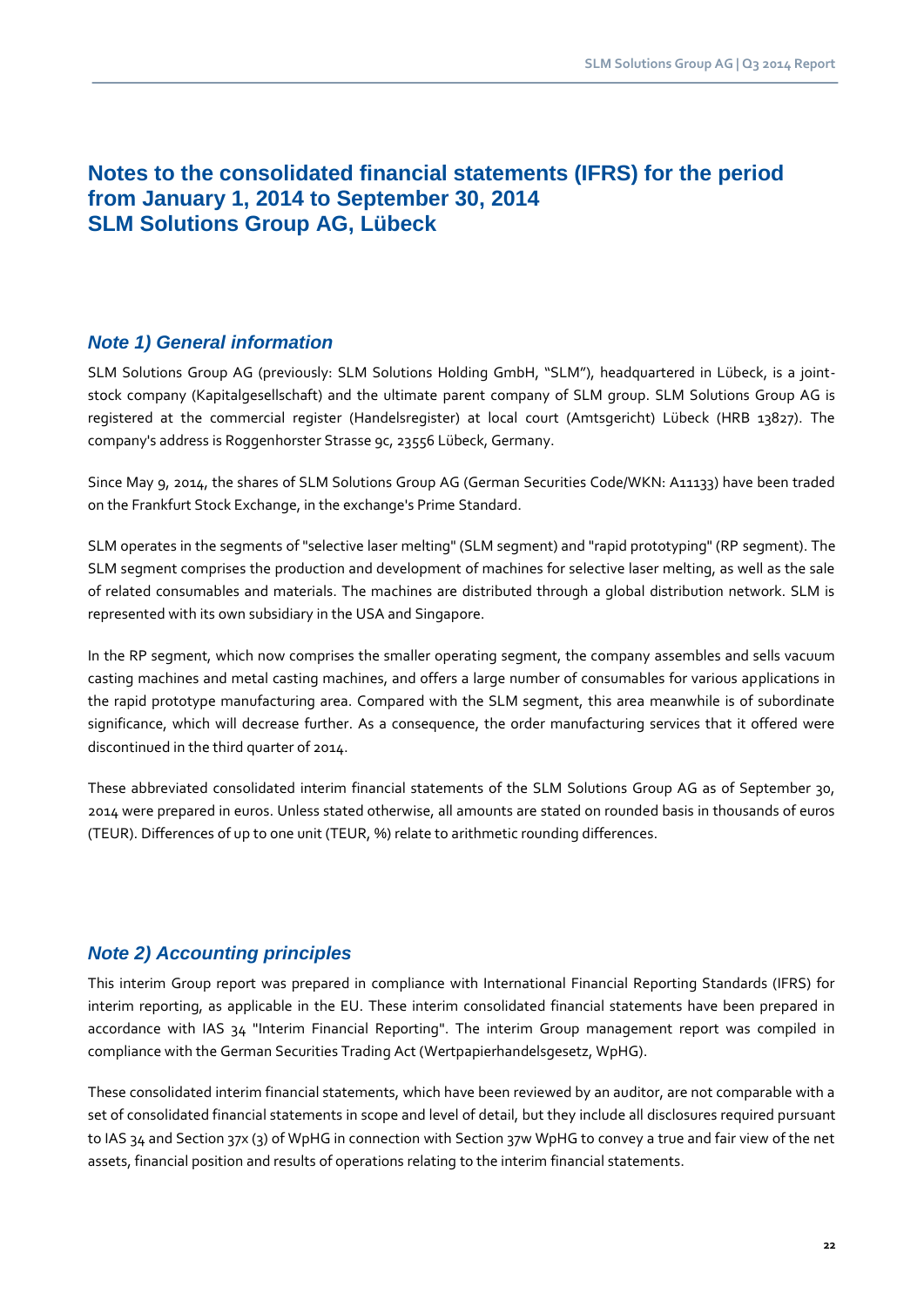The accounting methods applied in the abbreviated interim consolidated financial statements essentially correspond to those applied in the last set of consolidated financial statements as of the end of the 2013 fiscal year. The notes to the audited consolidated financial statements as of December 31, 2013 include a detailed description of the accounting principles (please also refer to the company's securities listing prospectus). The first-time application of new standards and interpretations (e.g. IFRS 10, IFRS 11 and IFRS 12) resulted in no significant effects.

## *Note 3) Scope of consolidation*

Besides the parent company, SLM Solutions Group AG, Lübeck, Germany, the interim consolidated financial statements comprise the following companies:

| <b>Name</b>                                     | Interest in% |
|-------------------------------------------------|--------------|
| SLM Solutions GmbH, Lübeck                      | 100          |
| SLM Solutions NA, Inc., Commerce, Michigan/USA* | 100          |
| SLM Solutions Singapore Pte Ltd**               | 100          |

\* The shares in SLM Solutions NA are held by SLM Solutions Gmbh, Lübeck.

\*\* The shares in SLM Solutions Singapore Pte Ltd are held by SLM Solutions Group AG.

SLM Solutions Singapore Pte Ltd. was founded in July 2, 2014.

### *Note 4) Seasonal effects on business activities*

The company's revenue and operating earnings fluctuate from quarter to quarter, which is mainly due to the fact that shipments are frequently postponed beyond the last day of the quarter – often by customer request. For this reason, we believe that comparing revenue and operating earnings on a quarterly basis is of only limited relevance. Consequently, we hold the opinion that the new order intake that is achieved provides a more suitable indicator of operating business trends. We are assuming that the impact of these effects will tend to wane with rising production volumes over the coming years.

Secondly, our business is subject to seasonal fluctuations. A significant proportion of our annual order intake is typically generated during the fourth quarter of the year, with shipments consequently being concentrated towards the end of the year. The first quarter, by contrast, is traditionally the weakest quarter of the year. This occurs mainly due to customer budget restrictions or other requirements on the customer side. In addition, the most important sector trade fair, Euromold, is usually held in November or December.

As a result, revenue and operating earnings for a particular quarter can diverge from our expectations and internal planning, being delayed accordingly to subsequent quarters. This should be taken into account when interpreting quarterly reporting.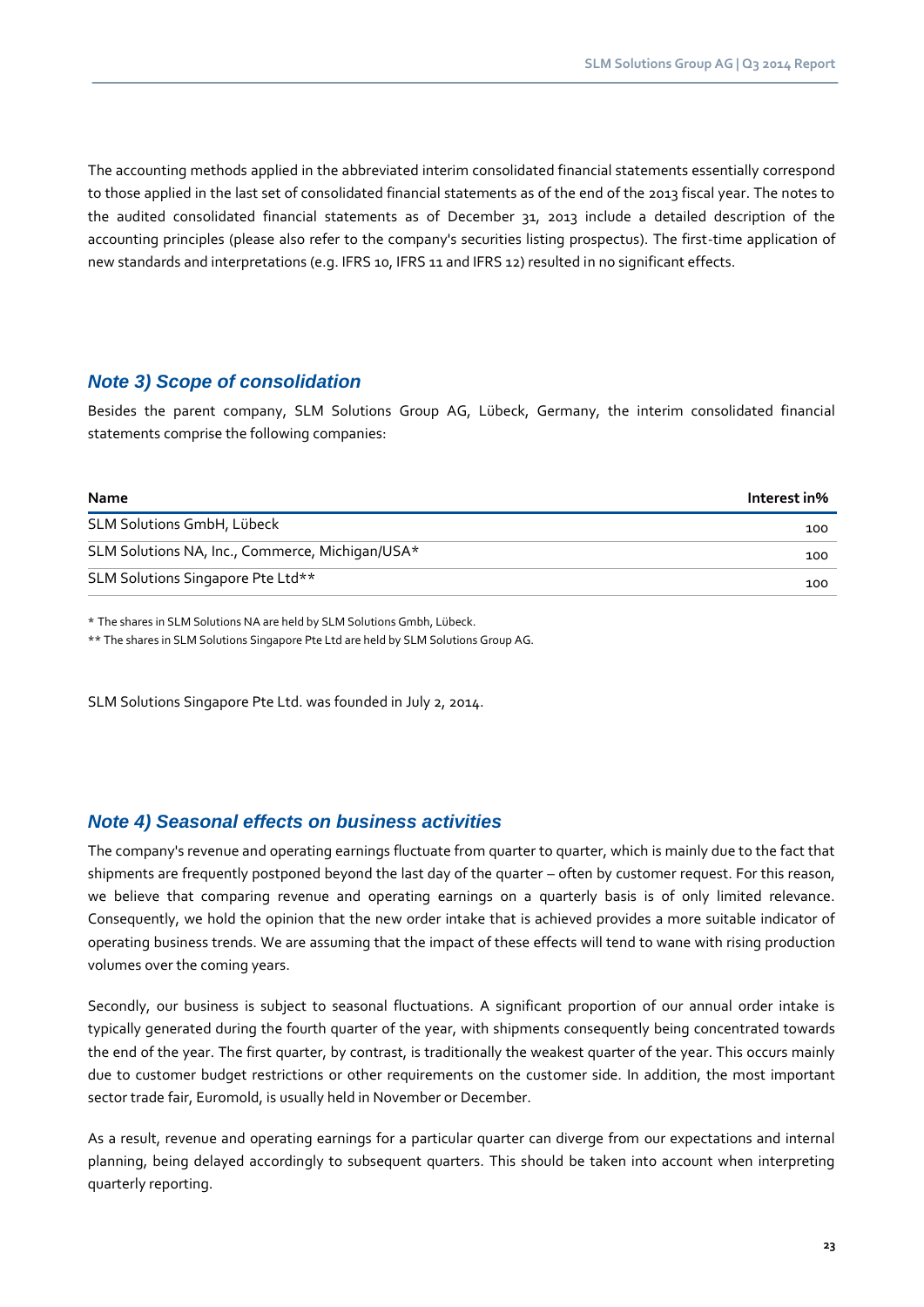## *Note 5) Effects of the successfully concluded IPO on the net assets, financial position and results of operations of SLM Solutions Group AG*

The IPO that was successfully implemented on May 9, 2014, fed through to a high level of one-off expenses in the 2013 fiscal year (12-month period) and during the first nine months of 2014. In order to better understand the operating business trend, these expenses are explained separately below:

|                  |        |                 | Net charge for |           |
|------------------|--------|-----------------|----------------|-----------|
| Expenses*        | Level  | Reimbursement** | company        | $2013***$ |
| Leading costs    | 264    | 140             | 124            | 66        |
| Advisory costs   | 1,313  | 547             | 766            | 100       |
| Auditing costs   | 822    | 433             | 389            |           |
| <b>Bank fees</b> | 3,147  | 130             | 3,017          |           |
| Insurance        | 1,065  | 562             | 503            |           |
| <b>IPO</b> bonus | 5,650  | 5,650           | O              |           |
|                  | 12,261 | 7,462           | 4,799          | 166       |

#### **Until September 2014**

\* Some of these expenses are reported directly in equity, and some of them in expense. See notes below.

\*\* In compliance with IFRS, the reimbursement is shown as a deposit by shareholders outside the income statement

\*\*\* All of the costs incurred in the 2013 fiscal year were carried through profit or loss

In the 2013 and 2014 financial years, the successfully concluded IPO generated one-off expenses that are not attributable to the primary operating business. These one-off expenses significantly affected the company's net assets, financial position and results of operations.

Of the total IPO costs of TEUR 12,261, expenses of TEUR 3,811 are to be offset directly with additional paid-in capital, without impact on profit or loss, in accordance with IAS 32. Of the difference of TEUR 8,450, an amount of TEUR 5,650 is reported in personnel expenses, and an amount of TEUR 2,800 in other operating expenses.

The previous shareholders obligated themselves to proportional compensation of the expenses connected with the successfully placed IPO, as existing shares of previous shareholders were placed along with the issuance of new shares. The level of the reimbursement was calculated after taking into account all costs, and, along with the full reimbursement of the IPO bonus (see below), amounts to a further TEUR 1,812 (net). This reimbursement is shown in the IFRS consolidated financial statements as another additional payment to equity in accordance with the general regulations of the IFRS framework.

In addition, the shareholders have committed themselves to completely reimburse the IPO bonus. This reimbursement of TEUR 5,650 is also shown as an additional payment into equity. The reimbursement of the IPO bonus occurred according to the interest held in the share capital by the previous shareholders before the IPO. The reimbursement of the other transaction costs occurred according to the share of the previous shareholders and of the company in the issue proceeds.

With the successful conclusion of the IPO, SLM Group employees are participating in the so-called "retention bonus" program. This bonus program runs over three fiscal years (in each case due in the May of the respective fiscal year) and requires that the annual tranche of the net bonus payment that is due annually in May is rendered to the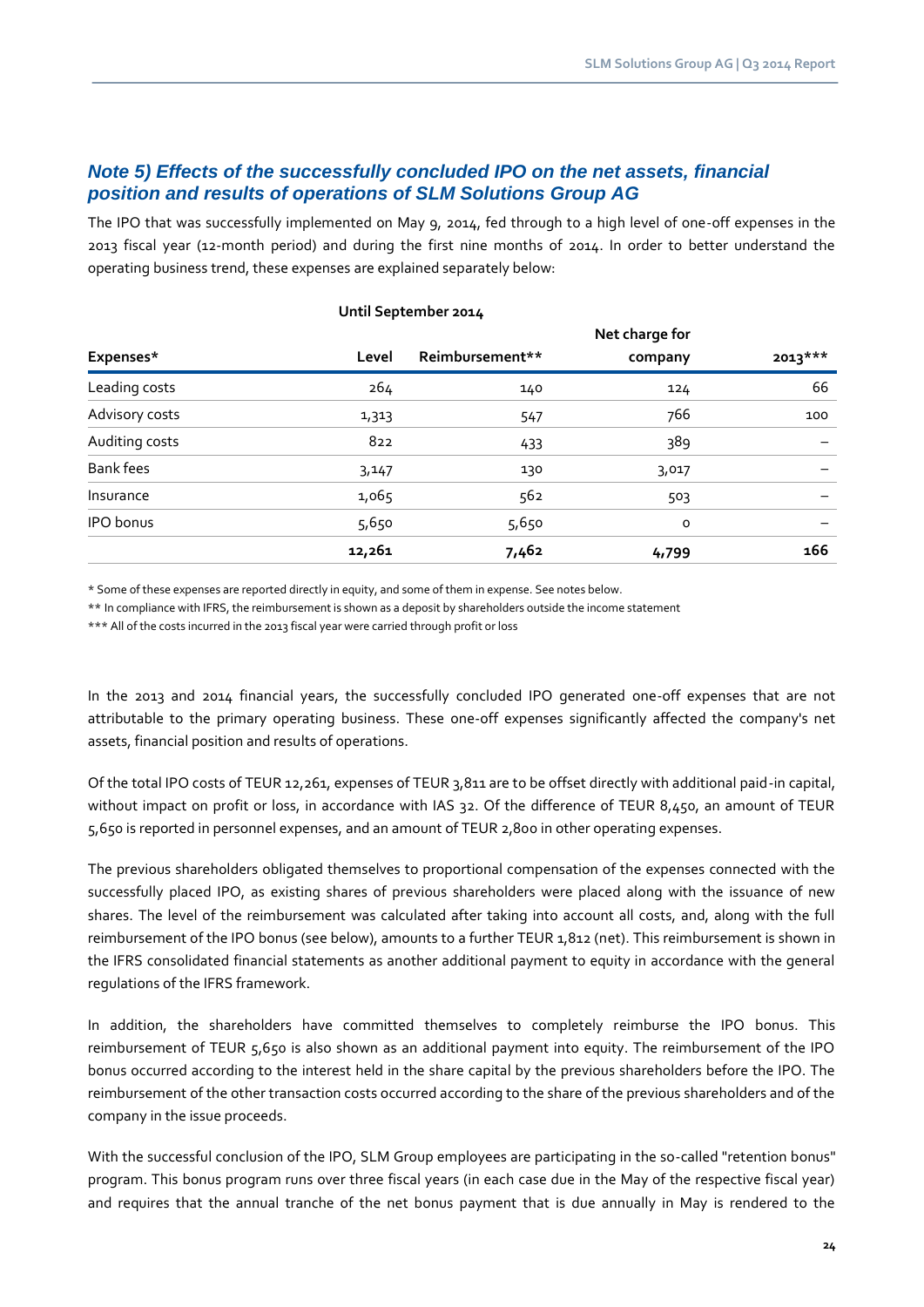company's equity as a non-cash capital contribution. The net bonus payment is calculated from the bonus to which the employee is entitled, less his or her individual tax payment that the company pays in advance to the tax authority. From this net bonus payment, the employee acquires shares by way of a non-cash capital contribution at a fixed subscription price of EUR 19.69. As the date of the non-cash capital contribution is critical for the measurement of the wage tax consequences, the net bonus level and the number of potential shares were calculated by way of an estimate.

As of September 30, 2014, personnel expenses of TEUR 746 were reported in the interim consolidated financial statements for the retention bonus. The retention bonus program is to be classified partially as equity settled in the meaning of IFRS 2. The calculated net bonus amounts of TEUR 448, which is available to purchase shares, was transferred to additional paid-in capital. The calculated wage tax proportion of TEUR 298 was reported as a provision.

## *Note 6) Segment reporting*

| (in TEUR)                                  | <b>SLM</b> | <b>RP</b> | Reconciliation | <b>Total</b> |
|--------------------------------------------|------------|-----------|----------------|--------------|
| Revenue                                    | 16,079     | 2,879     | $-116$         | 18,842       |
| Costs                                      | 14,467     | 3,706     | 9,186          | 27,359       |
| <b>EBITDA</b>                              | 1,612      | $-827$    | $-9,302$       | $-8,517$     |
| Amortisation, depreciation and impairments |            |           |                | $-630$       |
| Amortisation PPA related                   |            |           |                | $-961$       |
| Interest and similar expenses              |            |           |                | $-301$       |
| Income taxes                               |            |           |                | 2,953        |
| Net result for the period                  |            |           |                | $-7,456$     |

30.09.2013

Sep. 30, 2014

| (in TEUR)     | <b>SLM</b> | <b>RP</b> | Reconciliation | Total  |
|---------------|------------|-----------|----------------|--------|
| Revenue       | 9,045      | 3,681     | 63             | 12,789 |
| Costs         | 8,723      | 3,318     | 157            | 12,198 |
| <b>EBITDA</b> | 322        | 363       | -94            | 591    |

| Amortisation, depreciation and impairments | -405     |
|--------------------------------------------|----------|
| Amortisation PPA related                   | $-1,148$ |
| Interest and similar expenses              | -206     |
| Other expenses                             | $-21$    |
| Income taxes                               | 232      |
| Net result for the period                  | -957     |
|                                            |          |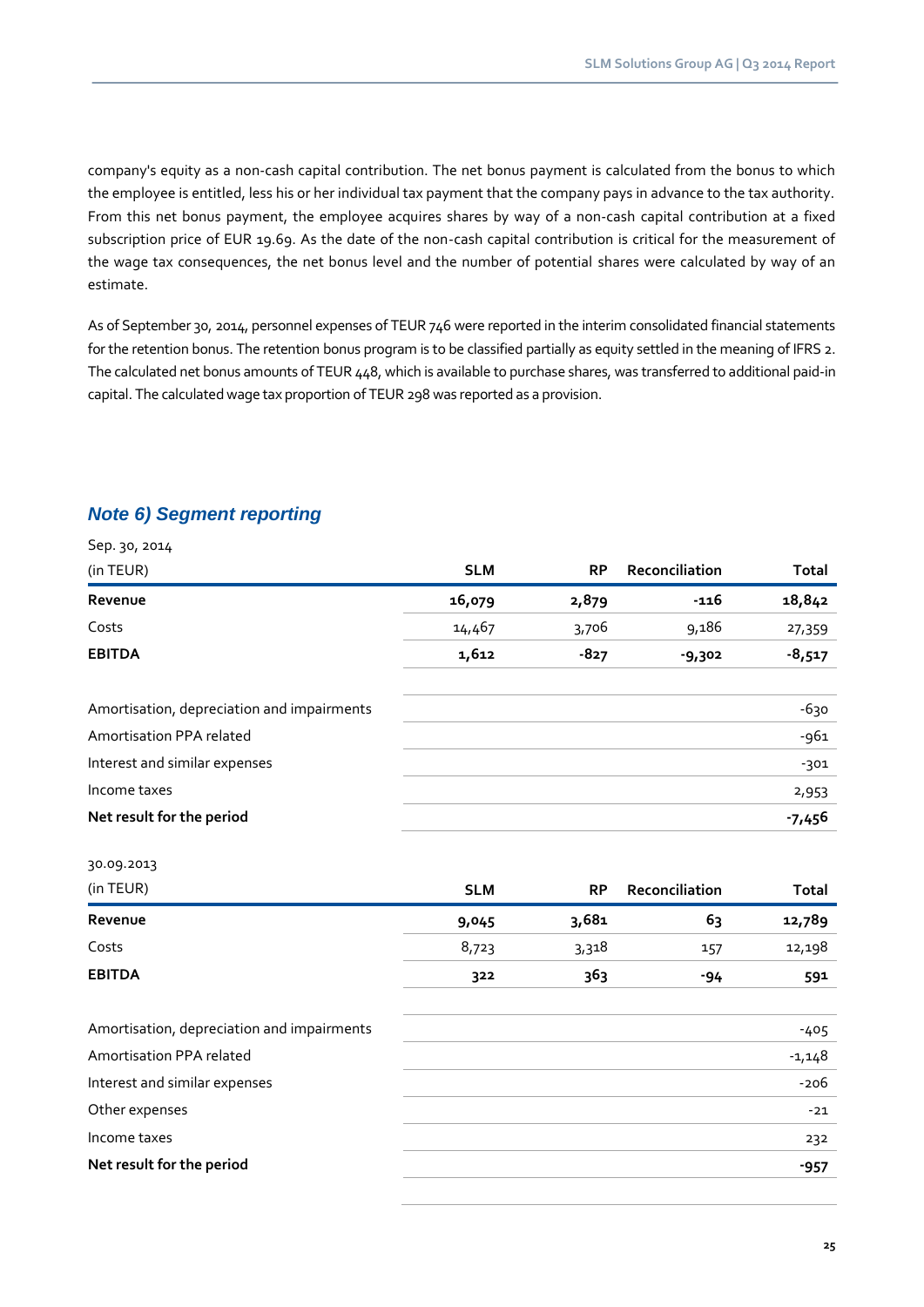No impairment charges needed to be reported in the segmental results. In relation to the comparable periods, segment assets changed only to a normal operating extent as no significant disposal or investment measures were implemented, as planned.

Segment results for the first nine months in any given fiscal year are considerably impacted by seasonal effects (please see note 4). The estimated expenses from the IPO that have been incurred as of September 30, 2014, are reported in the reconciliation of the segmental result for the first six months of 2014, as these expenses cannot be allocated to any segment, and are not included in the assessment of segment results in internal reporting.

## *Note 7) Non-current assets*

Non-current assets remain significantly affected by the hidden reserves in the technology area which were disclosed parting the context of the purchase price allocation that was performed in the previous year. This purchase price allocation occurred as part of the acquisition by SLM Solutions Group AG of the majority of the shares in SLM Solutions GmbH.

Investments in non-current assets relate to intangible assets, and are attributable mainly to development expenses to be capitalised pursuant to IAS 38.

SLM regularly reviews – at least at the end of each quarter – the need for impairment charges for development projects that have not yet been completed. The Management Board is of the opinion that no non-current assets were impaired as of the balance sheet date, as a consequence of which the write-downs exclusively comprise amortisation.

## *Note 8) Liquidity and financial liabilities*

Both in the previous year and as of September 30, 2014, liquidity was secured at all times.

The seasonal distribution of sales revenues that is typical of the sector results in a marked increase in capital tied up as working capital. Together with higher legal and advisory expenses in connection with the IPO that was successfully concluded on May 9, 2014, this business model-related pre-financing fed through to markedly negative cash flow from operating activities.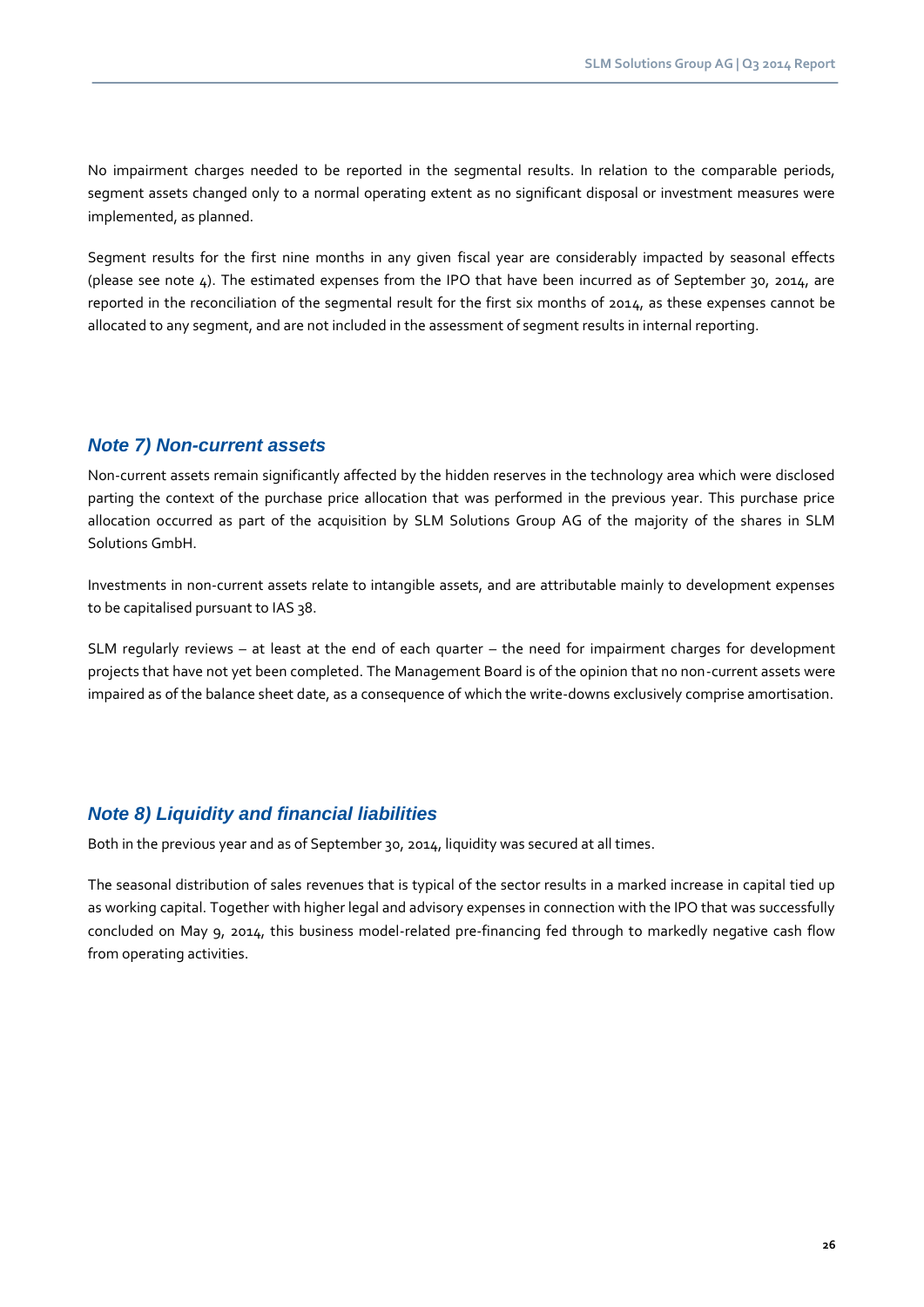|                        |               |               |               | <b>Difference</b> |                    |
|------------------------|---------------|---------------|---------------|-------------------|--------------------|
| <b>Working capital</b> | Sep. 30, 2014 | Dec. 31, 2013 | Sep. 30, 2013 | 9-month<br>period | 12-month<br>period |
| Trade receivables      | 8,998         | 5,803         | 4,260         | 3,195             | 4,738              |
| Inventories            | 11,496        | 5,928         | 7,170         | 5,568             | 4,326              |
| Other assets           | 902           | 262           | 254           | 640               | 648                |
| Trade payables         | $-3,383$      | $-1,965$      | $-2,250$      | $-1,419$          | $-1,133$           |
| Provisions             | $-681$        | $-442$        | $-223$        | $-239$            | $-458$             |
| Other liabilities and  |               |               |               |                   |                    |
| accrued expenses       | $-2,572$      | $-2,243$      | $-1,979$      | -328              | $-593$             |
| <b>Total</b>           | 14,760        | 7,343         | 7,232         | 7,417             | 7,528              |

Funds tied up in working capital amounted to TEUR -7,528 for the (rolling) 12-month period elapsed, and to TEUR 7,417 for the January 1 to September 30, 2014 period.

In the previous year, cash flow from investing activities was considerably affected by the acquisition of SLM Solutions GmbH, Lübeck, and as a consequence can be compared with the cash flow from investing activities as of September 30, 2014, to only a limited extent.

Investments during the current period under review are attributable mainly to the development of new applicationoriented technologies. Operating and investing cash flows were financed from cash inflows from the successful IPO.

Cash flow from financing activities is significantly characterised by the proceeds from the IPO and the shareholders' obligation to reimburse costs. The gross IPO proceeds of TEUR 75,000 were offset with the TEUR 3,811 of transaction costs which were already paid as of September 30, 2014 and which were reported directly within equity. Reconciliation of cash and cash equivalents cash flow statements to cash and cash equivalents balance sheet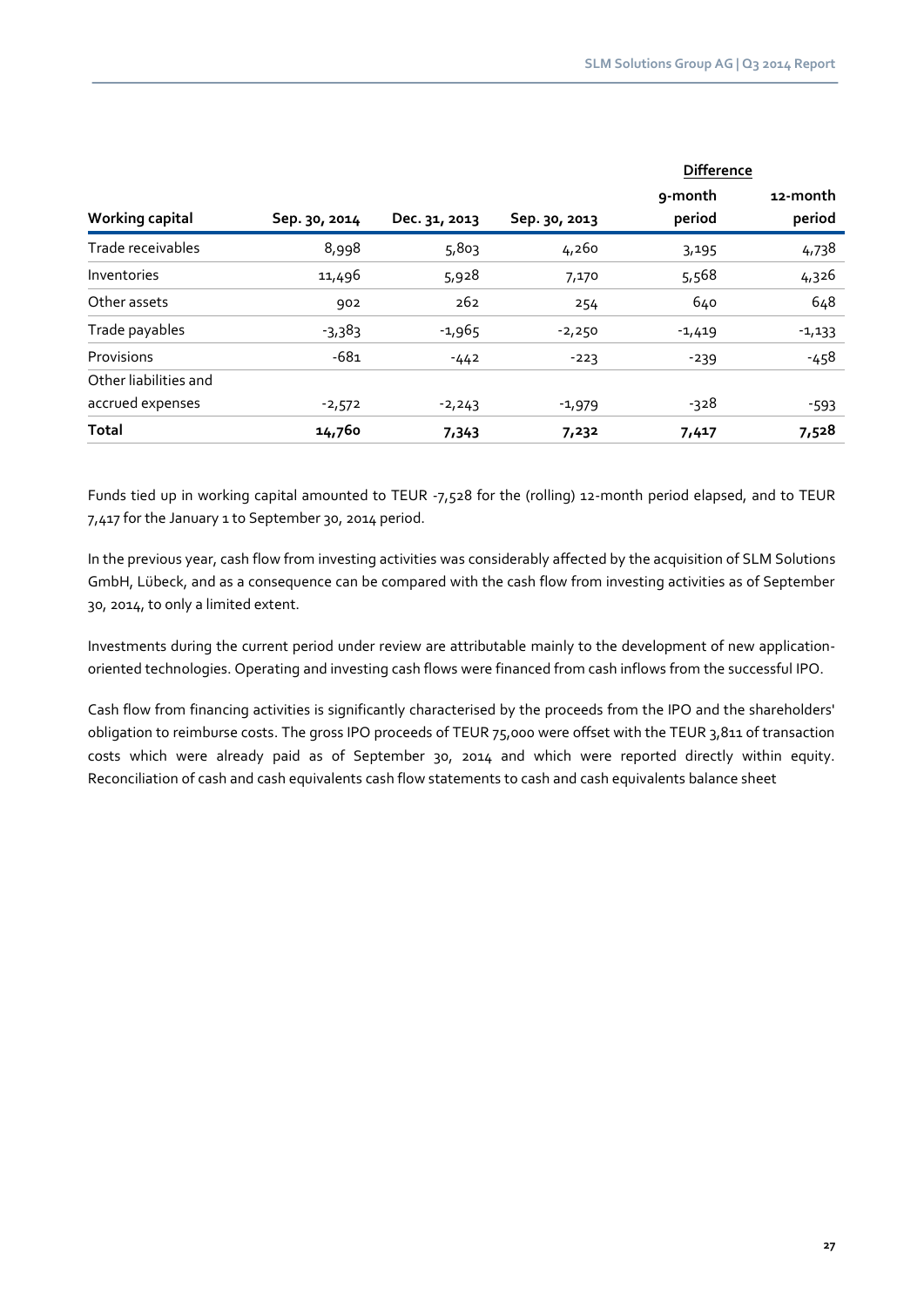**Reconciliation of cash and cash equivalents in cash flow statements to cash and cash equivalents on balance sheet**

|                                                                | Sep. 30, | Sep. 30 | Dec. 31, |
|----------------------------------------------------------------|----------|---------|----------|
| (in TEUR)                                                      | 2014     | 2013    | 2013     |
| Cash and cash equivalents (balance sheet)                      | 63,898   | -97     | 2,404    |
| Time deposits with financial institutions (maturity over three |          |         |          |
| months)                                                        | $-32$    | $-32$   | $-32$    |
| Cash and cash equivalents position (cash flow statement)       | 63,866   | $-129$  | 2,372    |

## *Note 9) Equity*

By way of resolution of the Shareholders' General Meeting of March 20, 2014, the company's share capital was increased from company funds by EUR 13,732,940.00 to EUR 13,814,200.00. After converting into a public stock corporation and the issuing of shares as part of the IPO, the share capital is split into 17,980,867 ordinary registered no par bearer shares each with a notional value of EUR 1.00 in the share capital.

| Number of shares before IPO | 13,814,200 | 76.83%  |
|-----------------------------|------------|---------|
| Capital increase            | 4,166,667  | 23.17%  |
| Number of shares after IPO  | 17,980,867 | 100.00% |

Please also refer to the consolidated statement of changes in equity for more information.

As of September 30, 2014, the equity ratio amounts to 89.53% (September 30, 2013 balance sheet date: 42.93%; December 31, 2013: 41.3%).

The effects explained under note 5) about the retention bonus program were taken into account when calculating diluted earnings per share. The number of shares to be issued lies at the discretion of neither the company nor the employee as the number of shares to be issued depends on wage tax charges. For this reason, the following potential shares in the meaning of IAS 33 were taken into account to calculate diluted earnings:

|                                                                        | Sep. 30, 2014 | Sep. 30, 2013 |
|------------------------------------------------------------------------|---------------|---------------|
| Gross bonus payment in EUR                                             | 3,013,310.3   |               |
| Beneficiaries' reference price in EUR                                  | 19.69         |               |
| Assumed reporting date price at the date of the issue of the shares in | 17.95         |               |
| <b>EUR</b>                                                             |               |               |
| Tax rate, flat                                                         | 40%           |               |
| Calculated tax payment in EUR                                          | 1,205,324     |               |
| Net bonus level in EUR                                                 | 1,807,986     |               |
| Number of shares to be purchased                                       | 91,822        |               |
| Number of shares, diluted                                              | 18,072,689    |               |
| Net result attributable to equity holders of the parent company (TEUR) | $-7,456$      | -957          |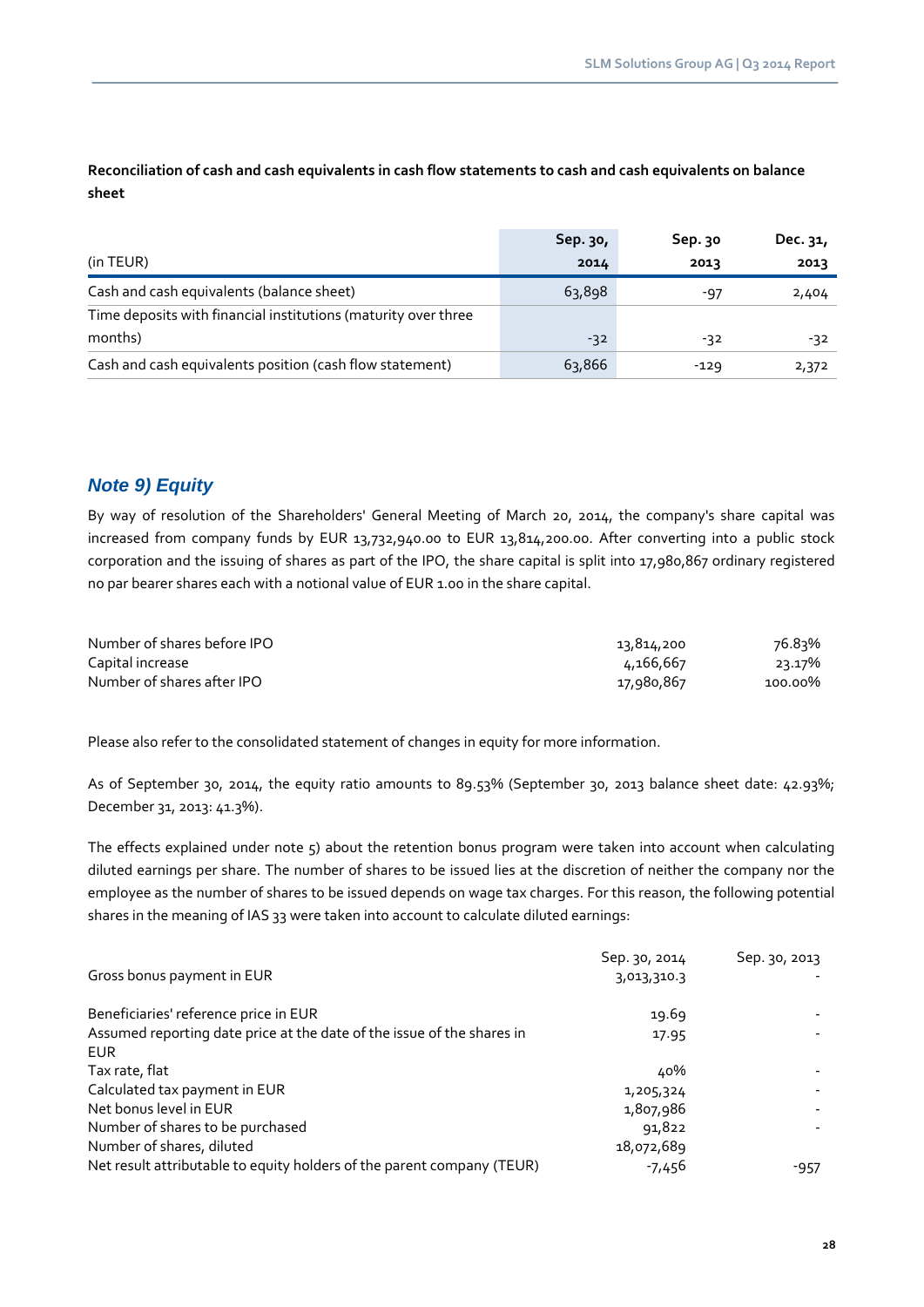## *Note 10) Significant business transactions with related parties*

Individuals companies which the reporting company can influence or which can influence the reporting company are regarded as related parties in the meaning of IAS 24.

The members of the Management Board as well as shareholders holding significant interests in the company share capital, and members of their families, are defined as related parties of the SLM Group.

As of September 30, 2014, these include:

- Dr. Markus Rechlin and his family
- Uwe Bögershausen and his family
- Hans-Joachim Ihde and his family
- Henner Schöneborn and his family

Parcom Deutschland I GmbH & Co. KG, which has its corporate seat in Germany, was the majority shareholder of SLM Solutions Group AG until the successful conclusion of the IPO. ING Group NV, which has its corporate seat in Amsterdam, the Netherlands, was the ultimate parent company of the Group until the date of the successful IPO.

Since the successful admission to stock market listing of the company, no shareholder exerts direct control. Due to their remaining interests in the subscribe share capital, which are also subject to lock-up holding periods, the old shareholders (Parcom Deutschland I GmbH & Co. KG and its shareholder and managing director, Mr. Henner Schöneborn, as well as Ceresio GmbH and its shareholder and managing director) can continue to exert significant influence over the company, and exert notional control at Shareholders' General Meetings depending on the presence majority.

In order to improve the transparency of the business relationships with related parties, the information about business transactions with related parties is split into two different categories.

The services and other business transactions rendered until September 30, 2014 as part of normal operating activities correspond in their scope to the business relationships during the first half nine months of 2013, and, with the exception of the shareholder financing existing until February 28, 2014 (see note 8 of the Q1 report 2014), exert no significant influence on the net assets, financial position and results of operations of SLM.

In addition, cost transfer statements were issued to the company in anticipation of the IPO which have a significant effect on SLM's net assets, financial position and results of operations, and which are explained in note 5.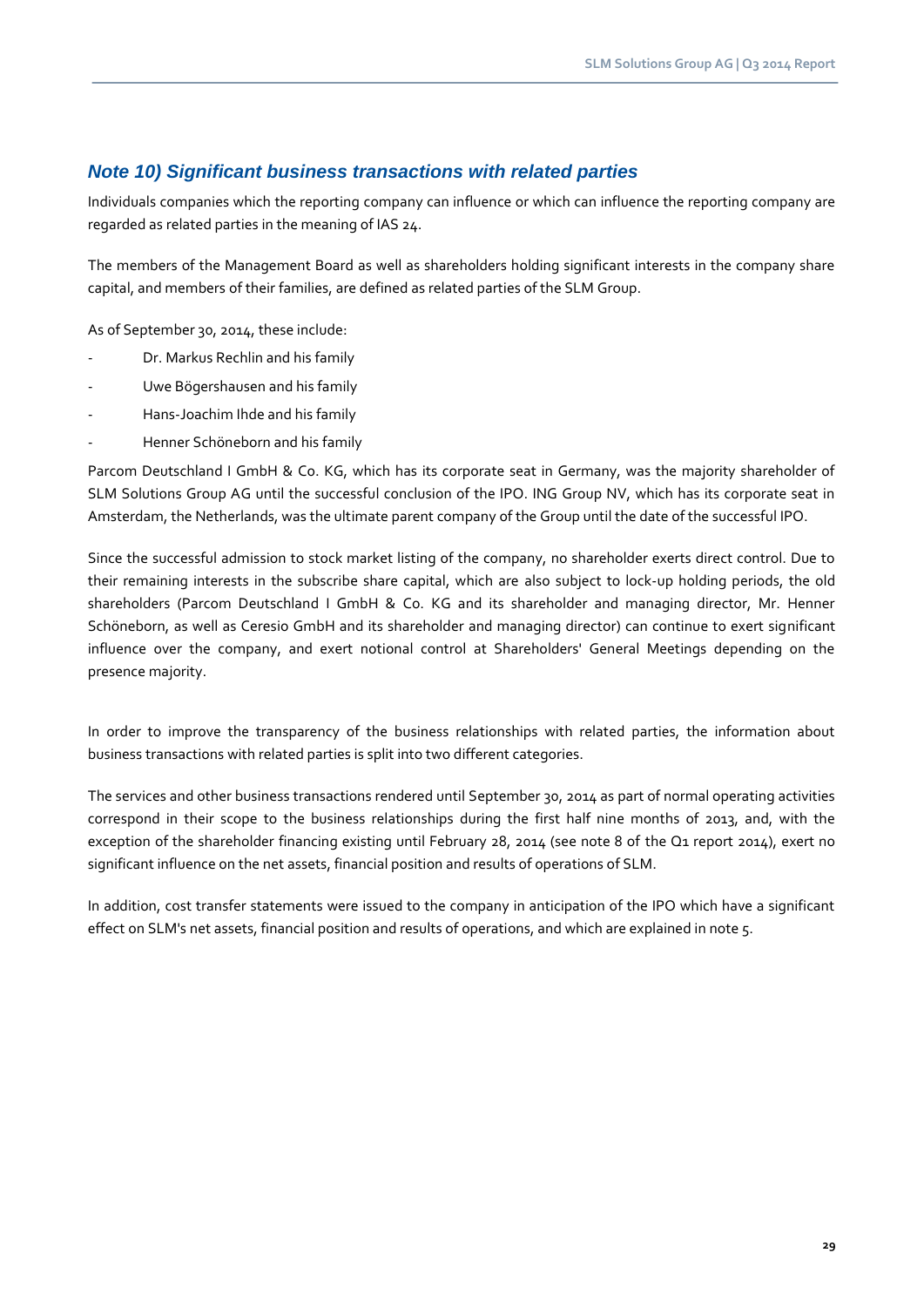## *Note 11) Other financial obligations and contingent claims*

#### 11.1) Other financial obligations

Other financial obligations arise from leasing and rental agreements. Please refer to our remarks in the consolidated financial statements as of December 31, 2013 as no new significant financial obligations have been entered into up until September 30, 2014, with the exception of a new office rental agreement for the US subsidiary and a new office wing at SLM Solutions GmbH.

## 11.2) Contingent claims

The company is not aware of any contingent claims as of the balance sheet date.

## *Note 12) Events after the balance sheet date*

With an entry in the commercial register dated October 16, 2014, the Management Board of SLM Solutions Group AG was extended to include Mr. Andreas Frahm.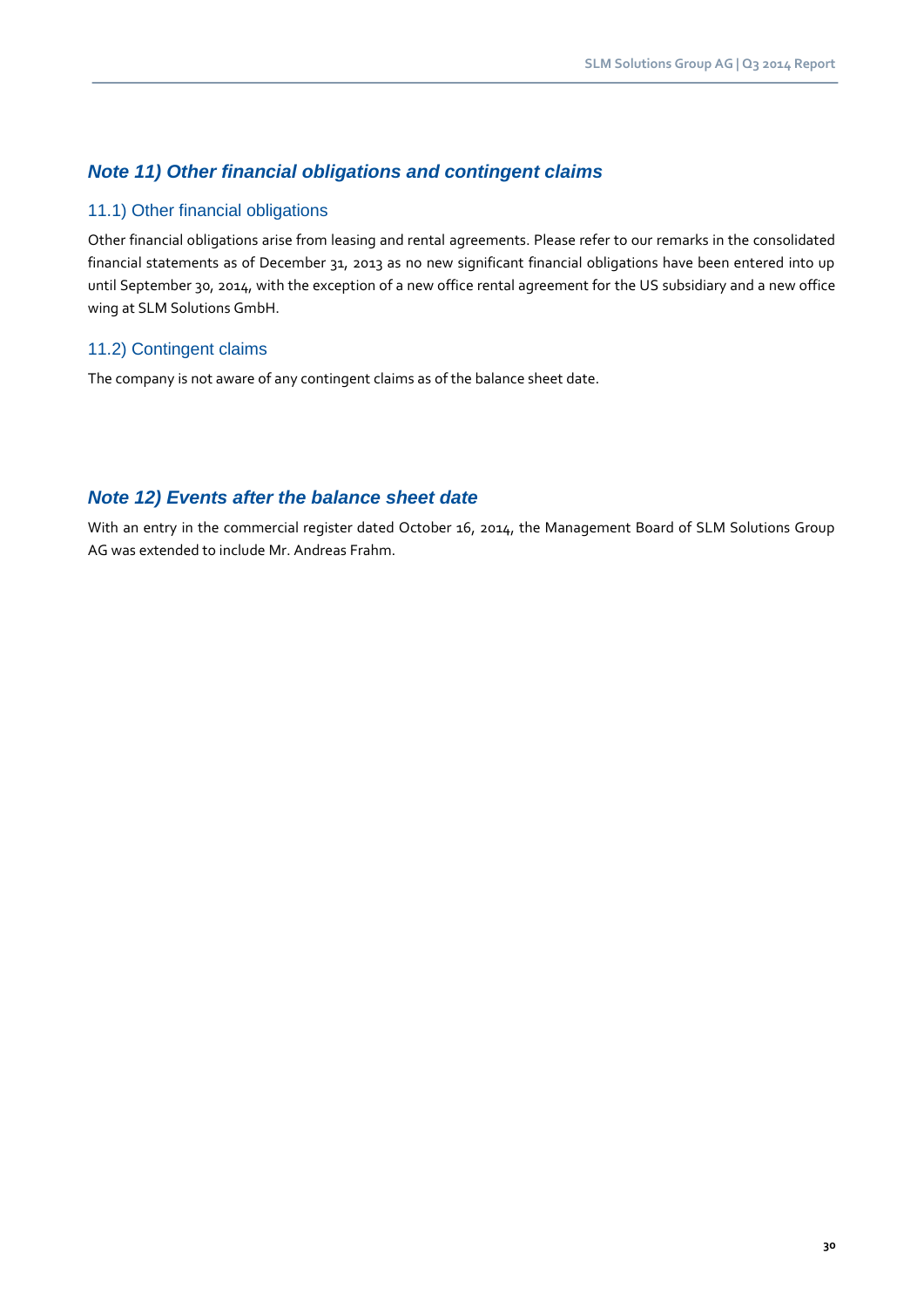## *Note 13) Other information*

Financial assets and liabilities are recognized at amortised cost. Fair value accounting is affected neither for financial instruments nor for other assets (e.g. property, plant and equipment). The carrying amounts of financial instruments are identical with their fair values due to their short residual terms.

| Financial instruments (September 30, 2014) | <b>Measurement</b><br>category | Carrying<br>amount | <b>Fair value</b> |
|--------------------------------------------|--------------------------------|--------------------|-------------------|
| Receivables and other assets               | LaR                            | 9,018              | 9,018             |
| <b>Financial liabilities</b>               | <b>FLAC</b>                    | 3,477              | 3,477             |

| Financial instruments (September 30, 2013) | <b>Measurement</b><br>category | Carrying<br>amount | <b>Fair value</b> |
|--------------------------------------------|--------------------------------|--------------------|-------------------|
| Receivables and other assets               | LaR                            | 4,260              | 4,260             |
| <b>Financial liabilities</b>               | <b>FLAC</b>                    | 7,759              | 7,759             |

M. Redd-

Dr. Markus Rechlin Music und Uwe Bögershausen Music Henner Schöneborn SLM Solutions Group AG

VBaires on